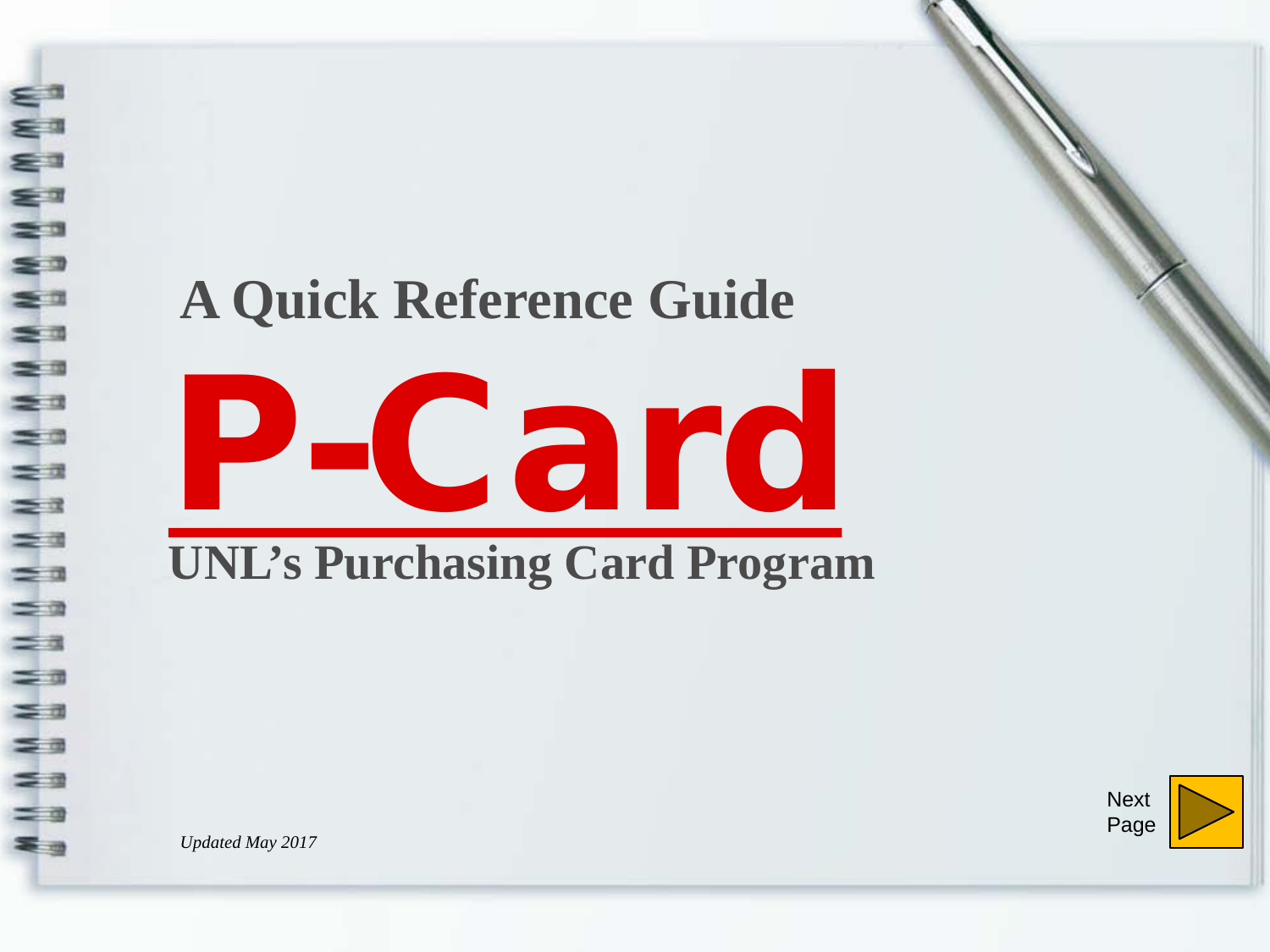# Table of Contents

- [P-Card Program Overview](#page-2-0)
- [How to Obtain a P-Card](#page-3-0)
- [How to Activate a P-Card](#page-4-0)
- [Cardholder](#page-5-0)

<span id="page-1-0"></span> $\Rightarrow$  $\Rightarrow$   $\circ$  $\leq$  0  $\sim$  $\Rightarrow$   $\Rightarrow$ 

 $\Rightarrow$   $\Rightarrow$ 

 $\rightarrow$  0  $-10$  $=$   $\pi$ 

 $\geq$   $\frac{1}{2}$  $=$   $\pm$  $=$   $\alpha$ 

 $\leq$   $\alpha$  $=$   $\pi$  $=$   $\frac{1}{2}$ 

 $\leq$   $\alpha$  $\equiv$   $\equiv$  $\equiv$   $\equiv$  $\equiv$   $\alpha$ ≅ ⊴

- **[Approving Official](#page-6-0)**
- [Reconciler](#page-7-0)
- [Spending Limits](#page-8-0)
- [Adjusting Spending Limits](#page-9-0)
- [Sales Tax Exemption](#page-10-0)
- [Allowable Purchases](#page-11-0)
- [Prohibited Purchases](#page-13-0)



Previous Page

- [Food Purchases](#page-15-0)
- [Conference Fees](#page-17-0)
- [Documentation Checklist](#page-18-0)
- [Card Declines](#page-20-0)
- [Card Monitoring](#page-21-0)
- [Lost/Stolen/Damaged Card](#page-23-0)
- [P-Card Account Closure](#page-24-0)
- [Unauthorized Charges &](#page-22-0) [Transaction Disputes](#page-22-0)

- [Compliance](#page-25-0)
- [Contact Information](#page-26-0)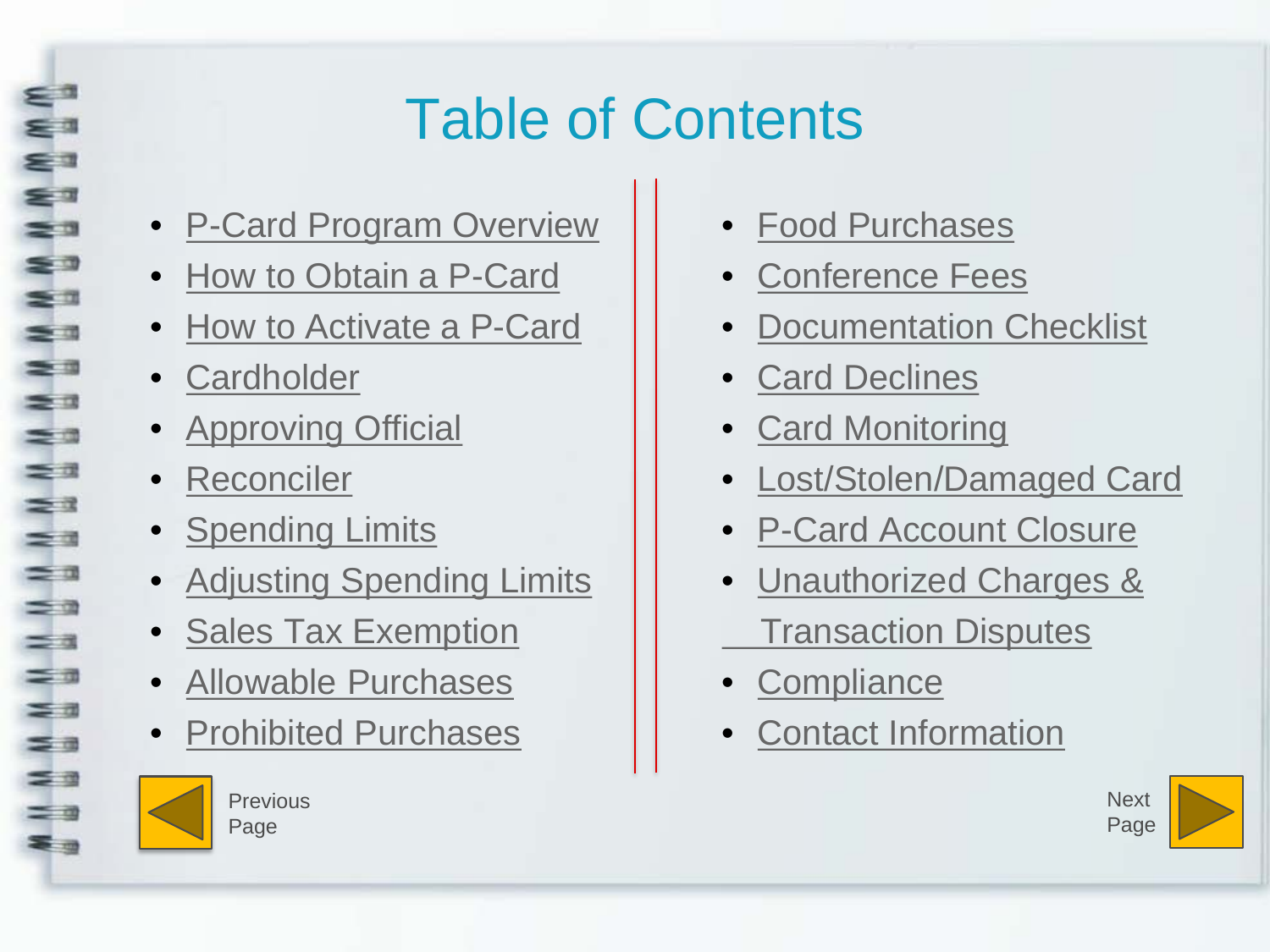## UNL's P-Card Program

The University's P-Card Program offers a convenient payment method that allows staff and faculty to pay for goods and services in an efficient and cost-effective manner. The P-Card's intended use is for purchasing smalldollar (\$4,999 or less), low-risk goods and services for departmental needs. All items purchased are the property of UNL.

#### University-owned credit card

The P-Card is similar to a standard charge card, except that the card is issued to, used for and paid by the University. Each card is issued by U.S. Bank and is assigned to an individual UNL employee or affiliate. The P-Card allows employees and affiliates to purchase directly from vendors within spending limits set by their department. The P-Card process does not require a requisition or purchase order, making it a fast and convenient purchasing option.

### UNL Departments' responsibilities

Departments determine who is eligible to apply, set appropriate spending limits, and monitor activity for appropriate use. Departments also identify P-Card approvers and reconcilers. Any staff or faculty who will be involved with P-Card purchases are required to complete training. P-Card Program participants are encouraged to refresh training every three years. Being current on policy is necessary when you have turnover in personnel and as you document procedures for your area.

#### Other Purchasing Tools

While P-Card has its benefits, its use is not intended for all University needs. Purchases may be made using other University methods such as e-SHOP or "direct pay." To learn more about UNL's procurement options, please visit the [Procurement Services webpage](http://procurement.unl.edu/).



<span id="page-2-0"></span>Eª  $\sum_{i=1}^{n}$ 

WWWW

NN

 $\geq$ 

 $\frac{1}{2}$ 

 $=$   $\alpha$  $=$   $\pi$  $\leq$   $\frac{1}{2}$  $\leq$   $\equiv$ 

 $\leq$   $\frac{1}{2}$  $=$  0 3 3

Previous Page

Return to [Table of Contents](#page-1-0)

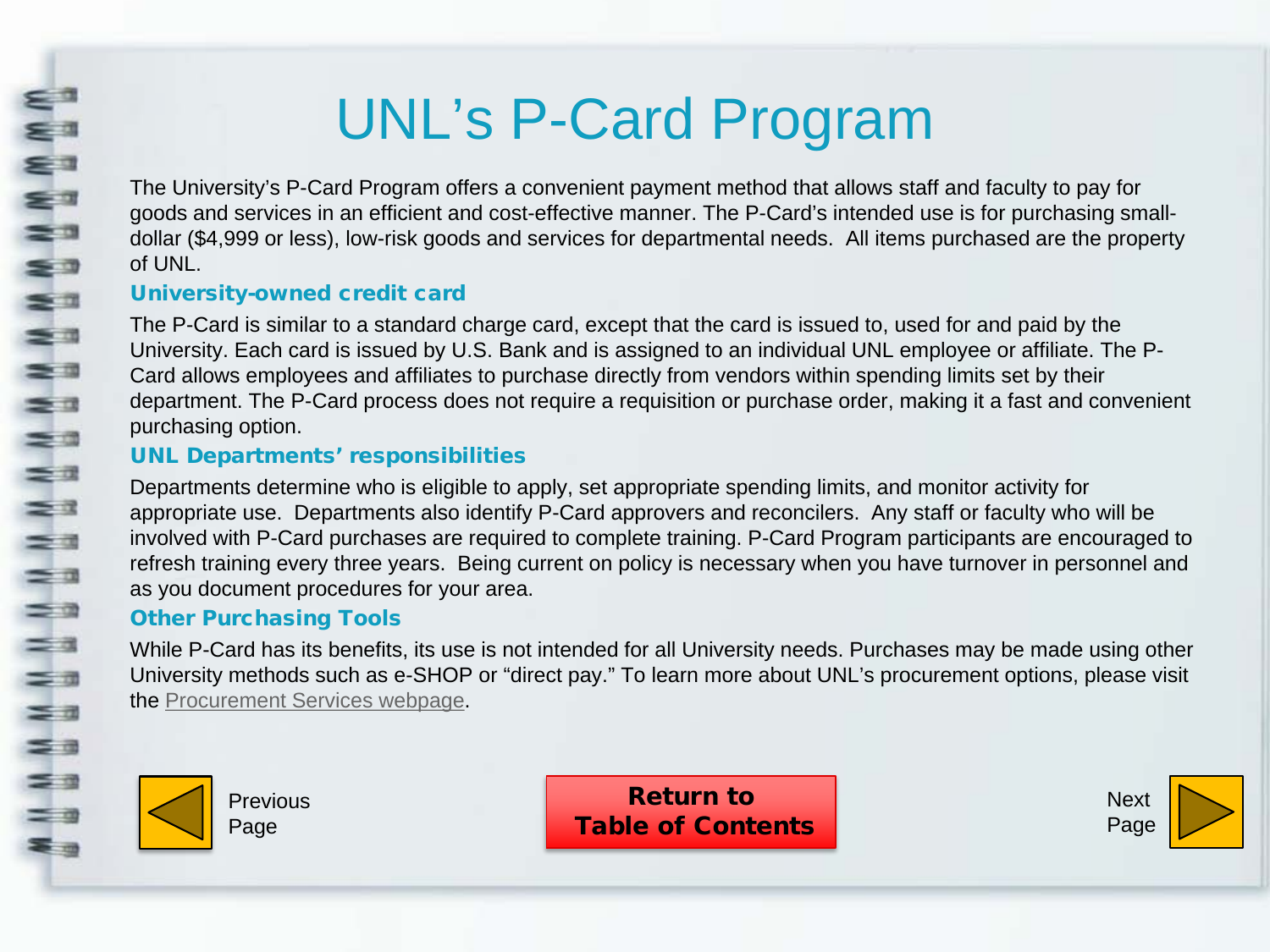## How to Obtain a P-Card

<span id="page-3-0"></span>To obtain a P-Card, the employee or affiliate must complete a [P-Card application](https://sapphire.nebraska.edu/gm/folder-1.11.10841?mode=EU) and submit it to the P-Card office for review and approval. New cards are typically received within two to three business days from the time the card is ordered. Before receiving the card, the Cardholder must complete P-Card training and sign the cardholder agreement.

New US Bank P-Cards are EMV Chip Cards, which feature an extra layer of protection against fraud. Cardholders are required to select a PIN when activing their card. The PIN is designed for added security and may be required to further authenticate in-person transactions.



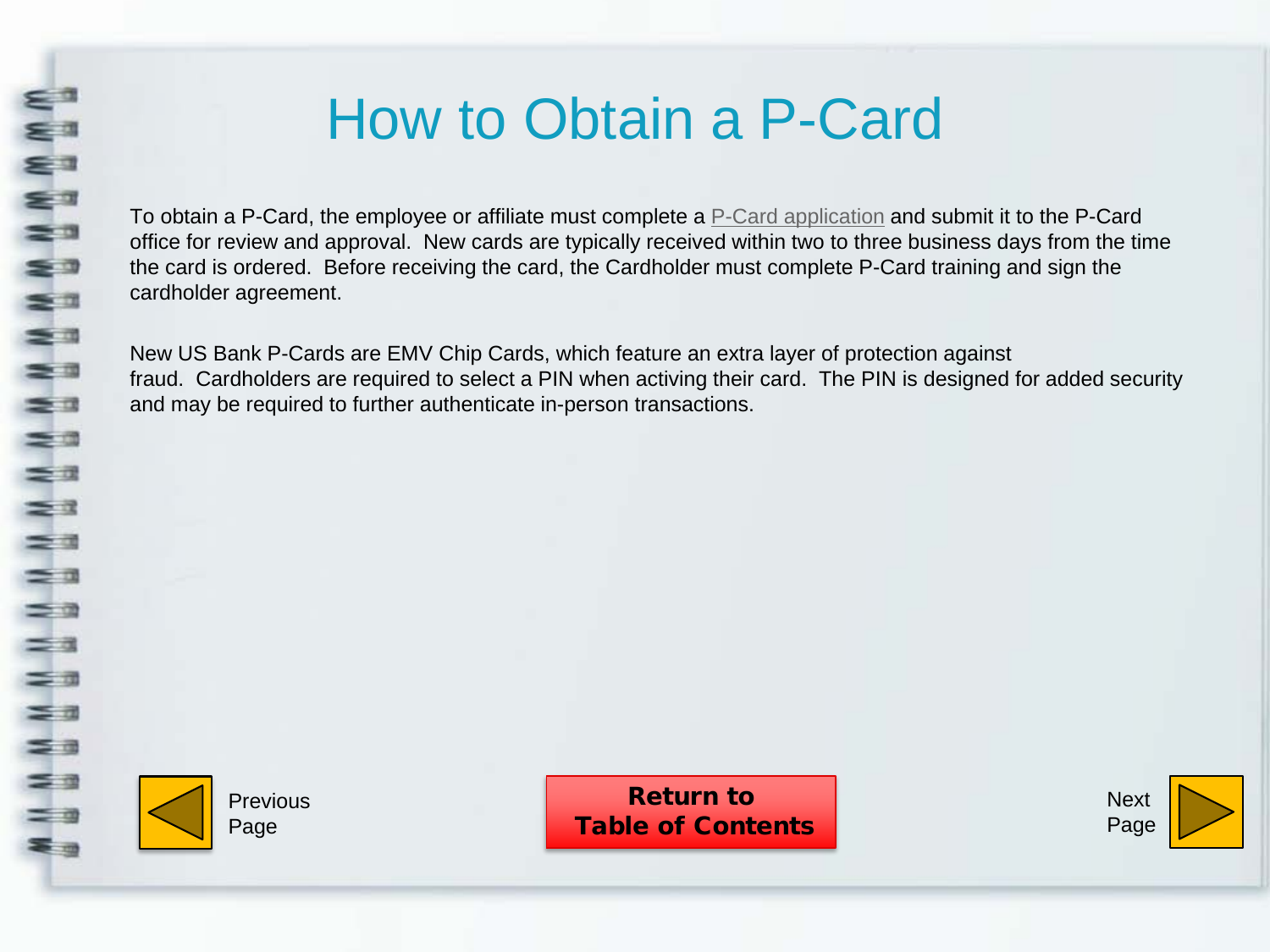## Steps to Activate a P-Card

To begin using the card, the Cardholder must activate the card by following the bank's automated activation process.

- 1. Dial 1-800-344-5696 to reach automated Corporate Payment Systems Customer Service.
- 2. After hearing ""Welcome to Corporate Payment Systems Customer Service," enter the 16-digit account number from the face of the card.
- 3. Enter the five digit zip code as shown in the envelope's window of your new card.
- 4. Press "`1" for card activation.
- 5. Enter the last four digits of your University's **personnel number**.
	- This number is NOT your N-Card or social security number.
	- Your personnel number may be found on your paycheck in Firefly, or on your cardholder agreement or application.
- 6. Enter the business telephone number provided on your P-Card application.
- 7. Enter a 4-digit Personal Identification Number (PIN).
- 8. Finally, the voice prompt will confirm "Your account has been successfully activated!"

If you have problems activating your account, please contact the [P-Card team.](mailto:pcard@unl.edu)



<span id="page-4-0"></span> $=$   $\alpha$ Eª

€ 7 s a  $\leq$ 

 $\approx$  $\equiv$   $\equiv$  $\geq$   $\frac{1}{2}$  $\equiv$   $\alpha$  $=$   $\Box$  $\equiv$   $\pi$ 

 $\geq 3$  $\geq$  3  $\equiv$   $\alpha$  $=$   $\alpha$  $=$  $a$ 

 $\equiv$   $\Box$  $\leq$   $\pi$  $\equiv$   $\equiv$  $\leq$   $\frac{1}{2}$  $=$   $\alpha$ ≅ -

Previous Page

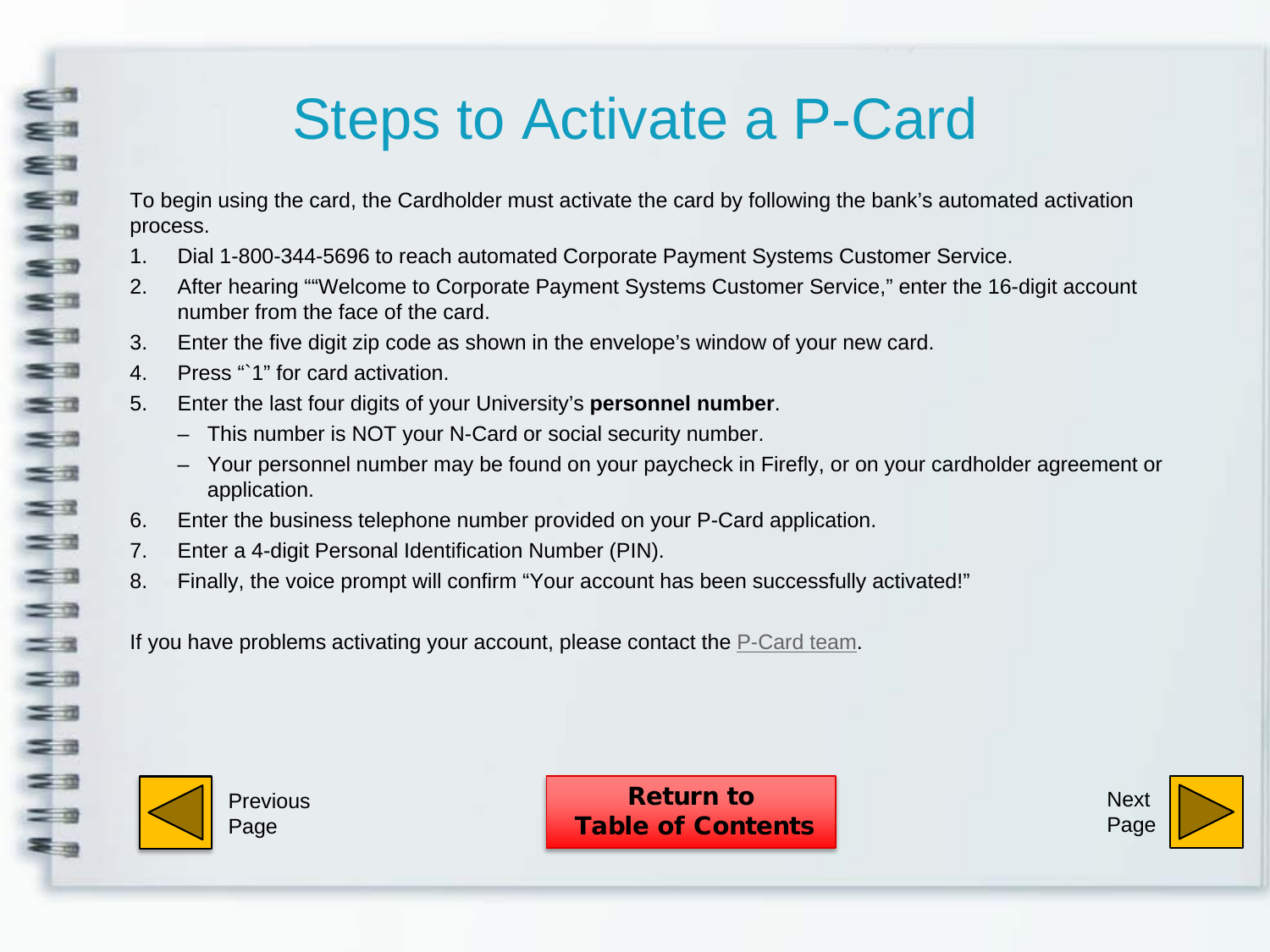## **Cardholder**

The Cardholder's role is to purchase items on behalf of his or her UNL department.

#### **Compliance**

<span id="page-5-0"></span>Eª E<sup>a</sup>

WWWW

 $\equiv$   $\pi$  $\equiv$   $\equiv$ 

 $\equiv$   $\equiv$  $=$   $a$ 

 $\equiv$   $\equiv$ 

NN N

 $=$   $a$  $=$   $\circ$ 

 $\equiv$ 

 $\equiv$   $\alpha$  $\leq$   $\pi$ s a

 $\leq$   $\approx$  $=$  9 3 3

The Cardholder is responsible for understanding the card program's policies and spending within the dollar limitations assigned to his or her card. A Cardholder should provide adequate documentation and forward all paperwork within a timely manner (e.g., 15 days of the purchase).

#### **Secure the Card**

Cardholders must ensure that their card is secure. The card should be stored in a locked cabinet or drawer or in the Cardholder's possession. The card should never be handed to another individual to use and the card number should not be shared verbally. When placing orders over the phone it is considered a best practice to confirm the card number with the merchant. Online purchases should only be made from secured websites, those beginning with "https". It is also required that cardholders maintain separate accounts (personal vs. business) for online purchases.

If an unsolicited and/or unsubstantiated call is received requesting P-Card information, for any reason, from a vendor, bank or other entity please do not provide any information. Request a contact name and a return telephone number. Contact the P-Card team immediately with this information. The P-Card team will work with you to verify the legitimacy of the call.

#### **Contact**

If there is unauthorized use or fraud on the card, the bank must be contacted within 60 days of the charge. The P-Card team must be contacted when a cardholder has a name change, is on extended leave, changes roles or departments, or separates from UNL.

A current list of department Approving Officials is available on the [P-Card webpage.](http://accounting.unl.edu/Pcard%20Approving%20Officials.pdf)



Previous Page

Return to [Table of Contents](#page-1-0)

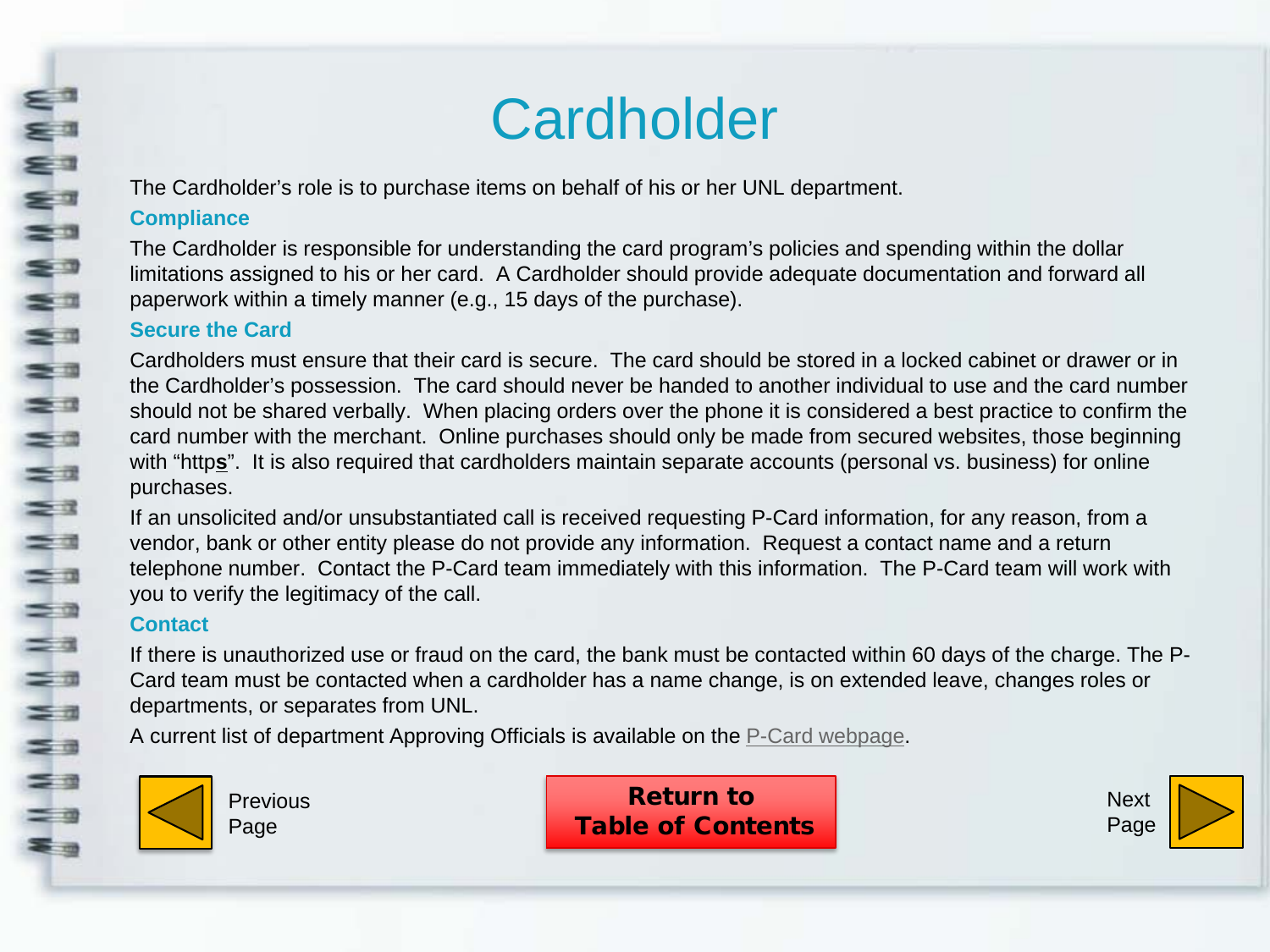# Approving Official

The Approving Official's role is to certify that purchases made on a P-Card are in compliance with P-Card policies. An Approving Official is required to complete P-Card training and sign an Approving Official Agreement.

### **Certify Compliance**

<span id="page-6-0"></span>æ0

WWWWW

s a  $\equiv$  3

= =  $=$   $\frac{1}{2}$ 

 $\equiv$   $\equiv$  $\equiv x$ 

 $\frac{1}{2}$ 

 $\equiv$   $\alpha$  $\equiv$   $\approx$  $=$   $\alpha$ 

=a<br>=a

 $\leq$   $\equiv$ 

 $\leq$   $\frac{1}{2}$  $=$  0 3 3

The Approving Official ensures purchases are allowable and within spending limits, reviews for improper sales tax, and confirms a business purpose is stated on the documentation.

### **Review and Approval**

The Approving Official reviews and approves transactions daily, weekly, or monthly, depending on the volume. Review and approval can be completed by reviewing vouchers and receipts individually or using SAP summary reports. The Approving Official's full signature and date on the voucher or report signify review and approval. If a back up Approving Official is assigned, he/she must also complete P-Card training and complete the necessary paperwork to be documented as an Approving Official in the P-Card program.

#### **Assistance**

The Approving Official offers assistance to cardholders to resolve purchasing problems by requesting limit changes and policy exceptions on the Cardholder's behalf.

### **Contact**

The P-Card team must be contacted when an Approving Official has a name change, is on extended leave, changes roles or departments, or separates from UNL.

A current list of department Approving Officials is available on the [P-Card webpage.](http://accounting.unl.edu/Pcard%20Approving%20Officials.pdf)



**Previous** Page

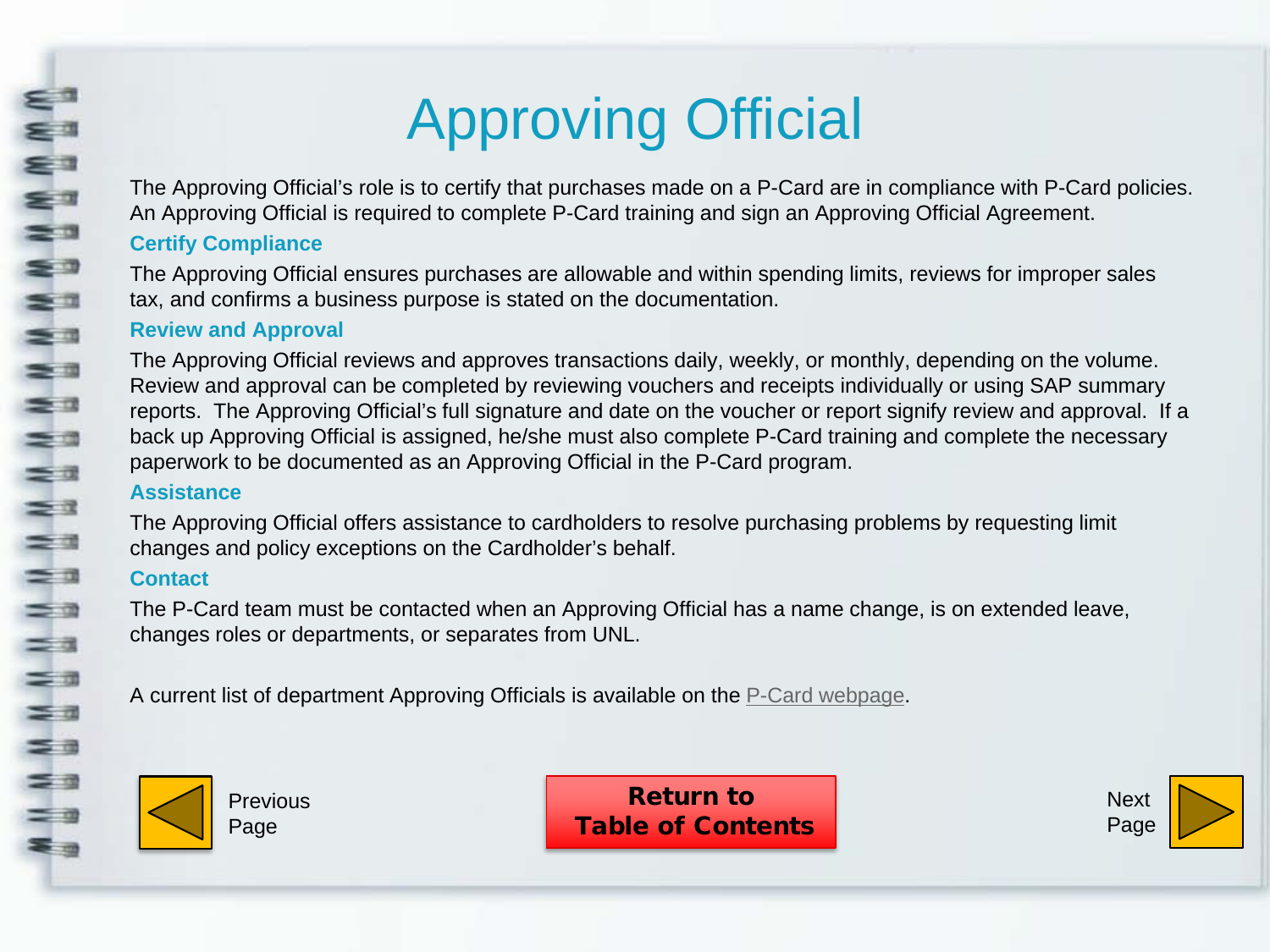## Reconciler

A Reconciler reports card activity in SAP. A Reconciler is required to complete P-Card and Reconciler training and sign a Reconciler Agreement.

#### **Reconcile**

<span id="page-7-0"></span>**WNWWW** 

 $\geq$   $\alpha$  $\equiv$   $\equiv$  $\equiv$   $\equiv$ 

 $rac{1}{2}$ 

 $\equiv$   $\alpha$  $\equiv$   $\approx$  $=$   $\alpha$  $\equiv$   $\pi$  $\leq a$  $\leq$   $\equiv$ 

 $\leq$   $\frac{1}{2}$  $=$  0 3 3

The Reconciler compares purchase documentation from the Cardholder to transaction detail provided by the bank, then posts the transaction with a specific item description and appropriate funding source and GL account code to SAP. If a back up Reconciler is assigned, he/she must also complete the required training and paperwork to be documented as a Reconciler in the P-Card program. SAP system access should never be shared.

### **Work with Cardholder**

The Reconciler will notify the cardholder of discrepancies and may assist with tracking credits. The Reconciler retains adequate documentation according to the University's record retention policy.

#### **Contact**

The P-Card team must be contacted when a Reconciler has a name change, is on extended leave, changes roles or departments, or separates from UNL.

A list of frequently used GL account codes is available on the [P-Card webpage](http://accounting.unl.edu/GL%20Account%20Guidance.pdf).



Previous Page

Return to [Table of Contents](#page-1-0)

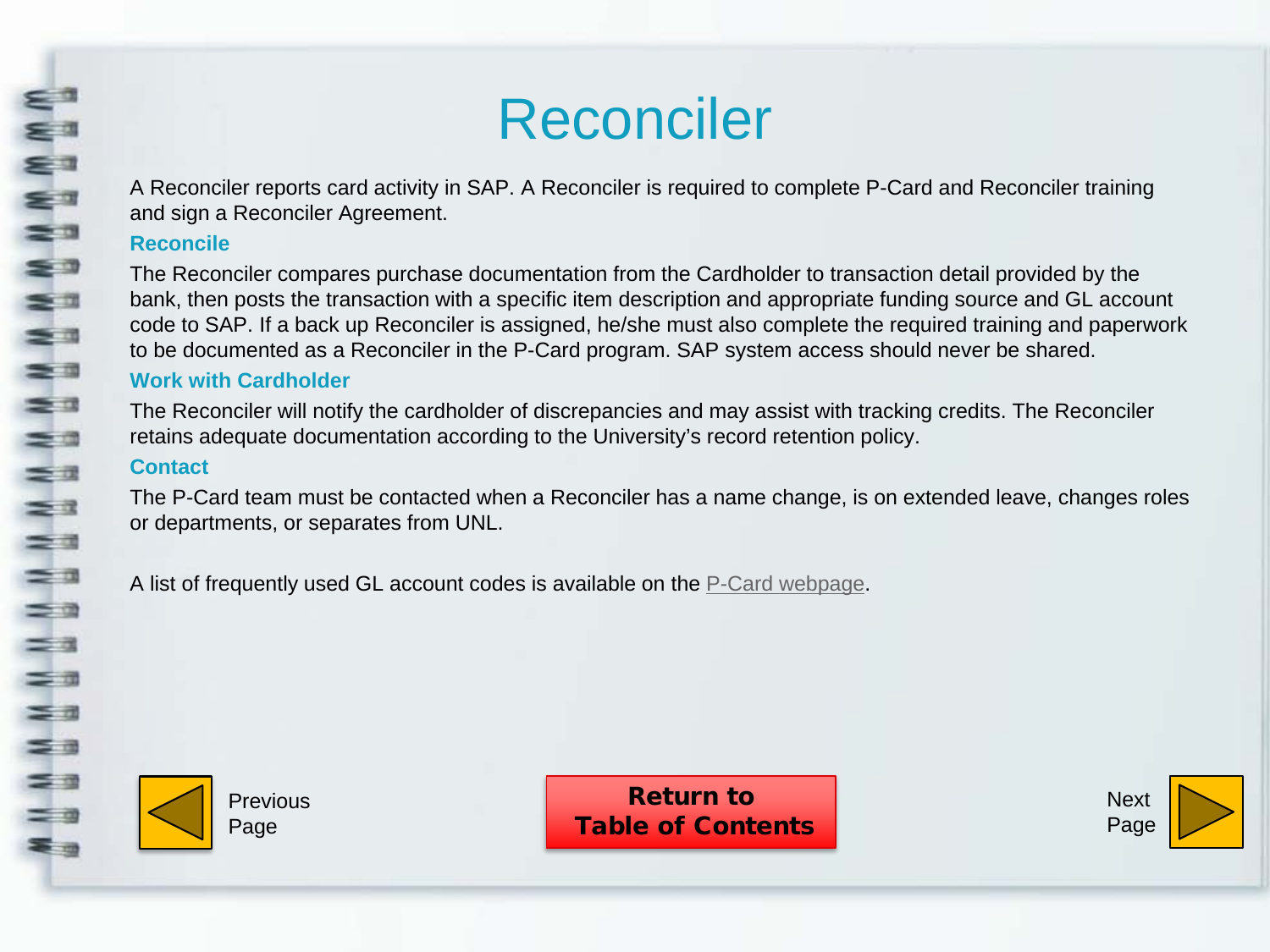# P-Card Spending Limits

On each P-Card application, the UNL department specifies a maximum expenditure limit for the billing cycle and a dollar limitation for single transactions.

### **Single transaction limits**

<span id="page-8-0"></span>æ0 E

WWWWW

 $\geq$   $\pi$  $\equiv$   $\equiv$  $\equiv$   $\equiv$ 

 $\equiv$   $\equiv$  $\equiv$   $\equiv$  $\equiv$   $\pi$  $\geq$   $\frac{3}{2}$ 

 $\frac{1}{2}$ 

 $=$   $\alpha$  $=$  $a$ 

 $=$   $\pi$  $\leq$   $\pi$  $\equiv$   $\equiv$  $\equiv$   $\equiv$  $=$   $\alpha$ ≅ -

Dollar limits for a single transaction are usually set at \$1,499, \$2,599 or \$4,999.

- A single transaction may include the purchase of one or several items, but is paid in one payment or transaction. Shipping and handling are part of a transaction total.
- Splitting large transactions into smaller transactions to bypass the approved transaction limit is not allowed and a violation will be issued.
- Attempting a transaction over the single transaction limit will result in a decline and a warning or violation will be issued.

## **Student Employee P-Card limits**

P-Cards issued to student employees have lower limits; usually a \$250 or \$500 per transaction limit, and a \$1,000 or \$2,000 per billing cycle limit.

## **No limit on number of transactions**

There is no limit on the number of transactions made within a billing cycle, as long as those transactions do not exceed the single transaction limit.

## **Billing cycle limits**

Standard maximum expenditure limits for a billing cycle are set at \$10,000, \$20,000 or \$30,000.

A billing cycle runs from the  $26<sup>th</sup>$  day of a month through the  $25<sup>th</sup>$  of the following month.



Previous Page

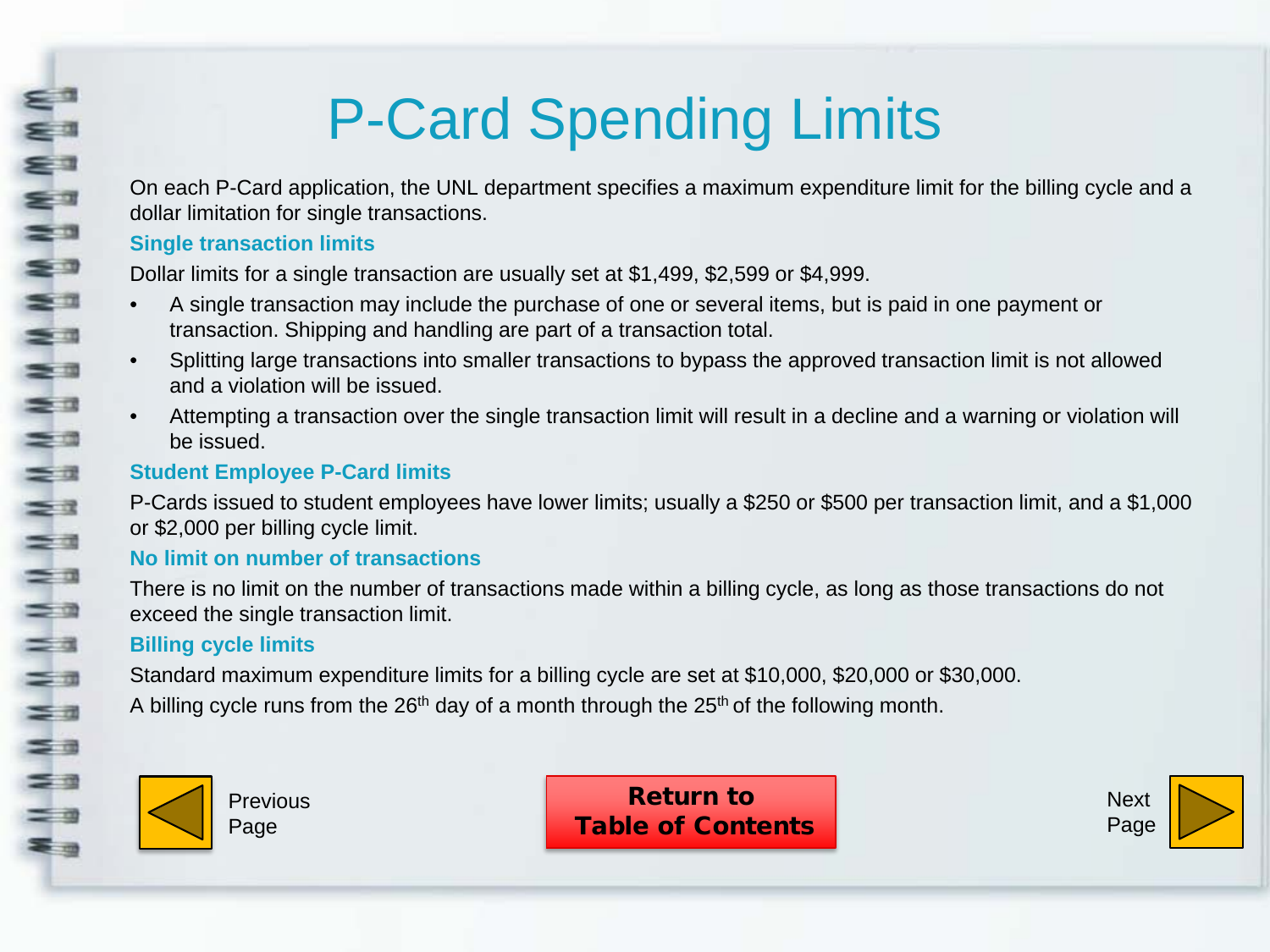# Adjusting Spending Limits

Transaction and cycle limits may be adjusted based on the needs of the department. Spending limits may be lowered in order to further protect the card from fraud; or may be increased to accommodate a larger purchase.

## **How to request a spending limit change**

Changes may be requested on a permanent or temporary basis.

The Approving Official or Department Head should make the request on behalf of the Cardholder by emailing [pcard@unl.edu.](mailto:pcard@unl.edu) The following details should be included in the request:

- 1. Cardholder's name
- 2. Specify the limit amount and the intended purchase date
- 3. Indicate if the change is temporary or permanent
- 4. A justification for the change

Generally, requests are processed within 24 hours. The department will receive a confirmation e-mail when the spending limit change is approved and completed. At that time, the Cardholder may proceed with the purchase. For a temporary change, the confirmation e-mail should be filed along with the associated purchase's receipt.



<span id="page-9-0"></span> $=$   $\alpha$ ۻ ≅ ™

WWWWI

 $\equiv$   $\alpha$  $\equiv$   $\equiv$ 

N N N<br>Ea

 $\equiv$   $\alpha$  $\equiv$   $\approx$  $=$   $\alpha$  $=$   $\pi$  $\leq a$  $\leq$   $\equiv$ 

 $\leq$   $\frac{1}{2}$  $=$   $\alpha$ ≅ -

Previous Page

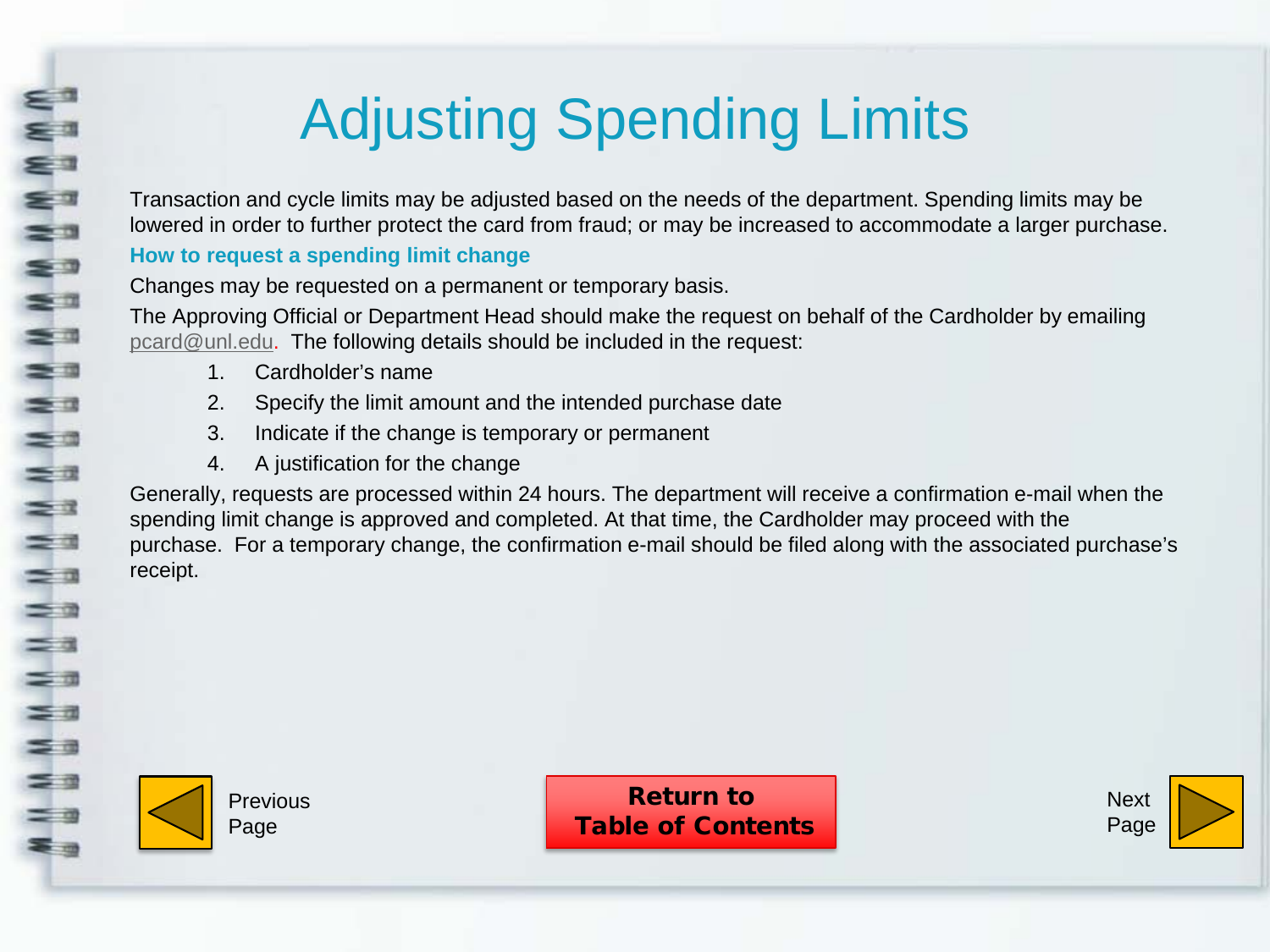## Sales Tax Exemption

### Where will the purchase be received?

When an item is purchased for a UNL business purpose and the purchase will be received in one of the states that recognize UNL's tax exempt status, UNL is exempt from paying state sales tax on that purchase.

### States that honor UNL's tax exemption

The University is exempt from paying sales tax in eight states, including Nebraska, North Dakota, Kansas, Texas, Missouri, Illinois, Massachusetts and Florida.

## Request sales tax exemption at time of purchase

Before purchasing an item, the cardholder should inform the vendor that the University of Nebraska is sales tax exempt, and provide the University of Nebraska's sales tax exemption number, which is printed on the front of the P-Card. State exempt forms may be found in SAPPHIRE (Reference Guides>UNL>Procurement>State Tax Exempt Documents). Contact Procurement Services, 402-472-2126, for the Nebraska sales tax exemption form. If sales tax is charged in error, a good faith effort should be made to recover the charges and the effort should be documented. This documentation may be in the form of a fax, e-mail or manual notations of verbal communications made with the merchant.

## Merchant procedures

Cardholders should cooperate with each merchant's particular procedures for honoring sales tax exemption requests. For example, some vendors require cardholders to check out at the customer service desk or to register with the merchant's sales tax exemption program.

- Wal-Mart, Best Buy, Hobby Lobby issue tax-exempt cards
- Shopko, Bed Bath & Beyond, Gordman's check out at customer service
- Amazon register for Amazon Tax Exemption Program. Directions found in SAPPHIRE (Business Forms>UNL>Procurement>Purchasing Card>Amazon Tax Exempt Program)



<span id="page-10-0"></span> $\epsilon$ ۻ ≅∃

WWWW

 $\leq$   $\Box$  $\geq$ 

≡ ¤  $\equiv$   $\equiv$  $\equiv x$ 

 $rac{1}{2}$ 

 $=$   $a$  $=$   $\alpha$ 

 $=$   $\alpha$ 

=a<br>=a

 $\leq$   $\equiv$ 

 $\leq$   $\approx$  $=$   $\alpha$ **=** 

**Previous** Page

Return to [Table of Contents](#page-1-0)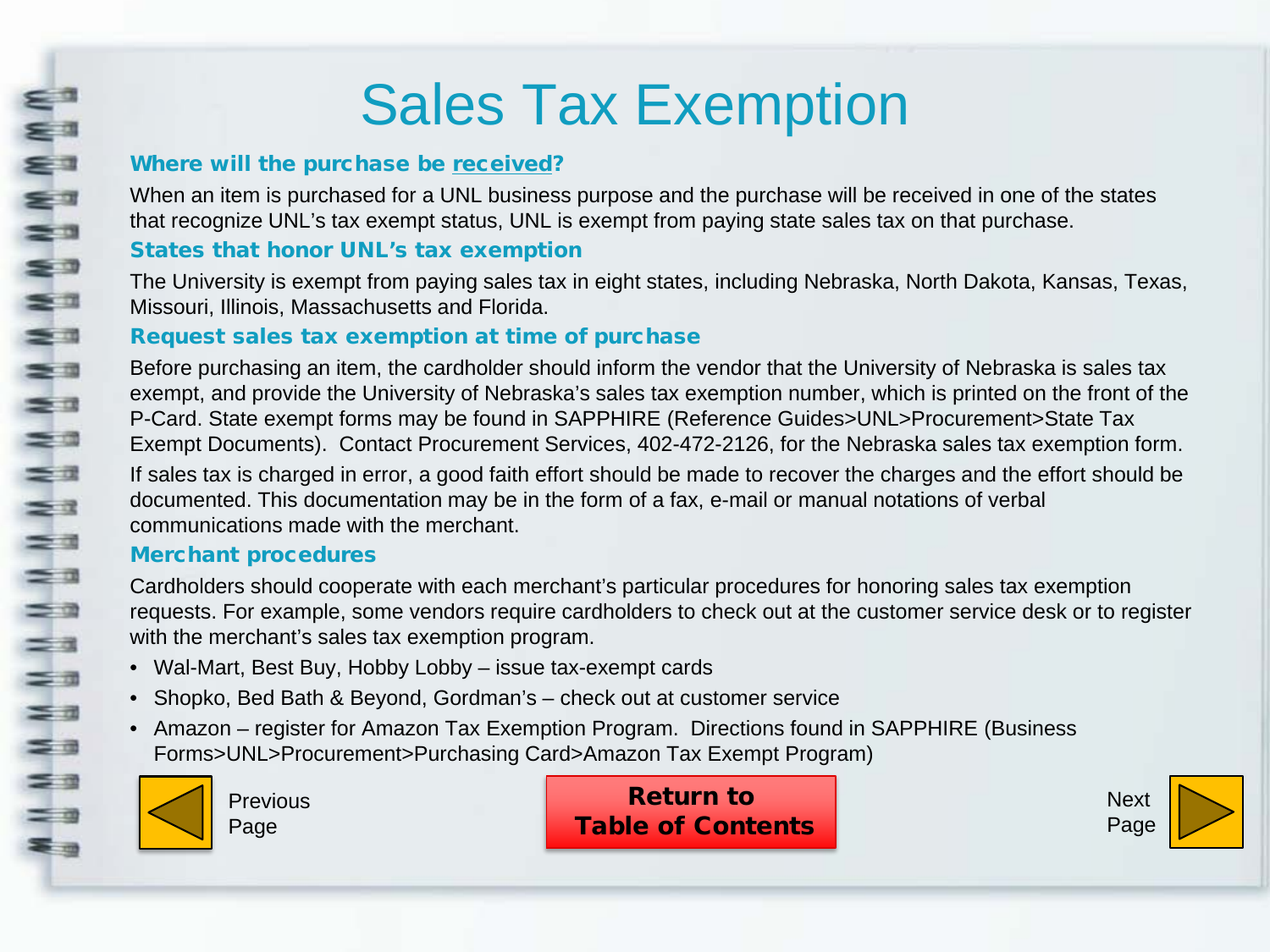## Allowable Purchases

#### **Supplies**

<span id="page-11-0"></span> $=$  0 €∃

€ 7 za ≅∍

 $\frac{1}{2}$ 

 $\geq$   $\frac{1}{2}$  $\leq$   $\alpha$ 

NN N

 $\equiv$   $\equiv$  $\equiv$   $\alpha$  $\equiv$   $\alpha$  $\equiv$   $\equiv$  $=$   $\pi$  $\leq$   $\pi$  $\leq$   $\equiv$  $\leq$   $\approx$  $=$   $\alpha$ 零田

Supplies for conducting University business frequently include computers, books, training materials, publications and subscriptions; and laboratory, safety and athletic supplies.

### **Software**

Software purchases are allowed on the P-Card. Please contact Procurement Services, 402-472-2126, prior to making the purchase to ensure license monitoring and that you are obtaining the best price.

### **Food**

Food items which support: research and lab; student functions; teaching and classroom purposes; camps; resale; medical and clinical purposes; public and health safety; art and stage supplies; and child care supplies are allowed.

**Click [HERE](#page-15-0) for a more detailed list of allowable food purchases.** 

### **Conference Registrations**

Conference registrations may be charged to a P-Card, and a conference-hosted meal is allowed on the card if paid at the same time as the conference fee.

**Click [HERE f](#page-17-0)or more details regarding conference registrations.** 



**Previous** Page

Return to [Table of Contents](#page-1-0)

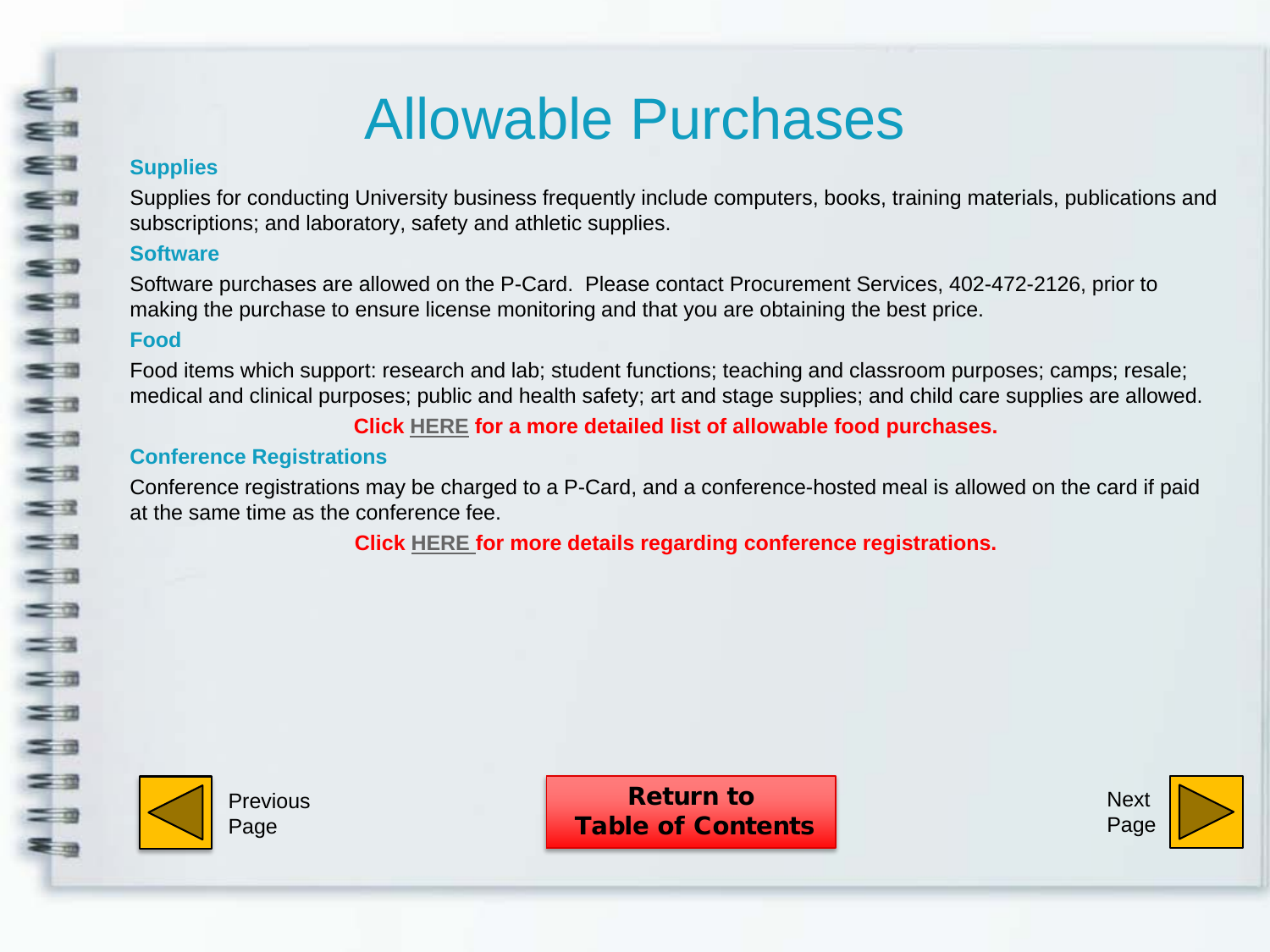## Allowable Purchases

#### **Tools and Equipment**

Eª  $\sum_{i=1}^{n}$ € =

≅∃  $\equiv$   $\equiv$  $\leq$   $\exists$ 

 $\leq$   $\frac{1}{2}$  $\equiv$   $\equiv$  $\equiv$   $\equiv$  $\equiv$   $\equiv$  $\equiv$   $\equiv$ ≡≖  $\geq$   $\frac{3}{2}$  $\equiv$   $\equiv$  $\equiv$   $\alpha$  $\equiv$   $\approx$  $\equiv$   $\equiv$  $\equiv$   $\pi$  $\leq$   $\pi$  $\leq$   $\equiv$ 

 $\leq$   $\geq$  $=$   $\alpha$ 零画

Non-vehicle rentals, non-capitalized equipment, repairs, and maintenance are allowed on the card.

#### **Other acceptable purchases**

Other purchases may include, membership dues, advertising, postage, utility and shipping.

**Click [HERE](http://accounting.unl.edu/Allowable%20-%20Prohibited%20items.pdf) for a more detailed list of allowable and prohibited purchases.** 

When uncertain about the appropriateness of an expenditure, please contact the P-Card team prior to placing the order. Additionally, check your department's policies, which may be stricter.



**Previous** Page

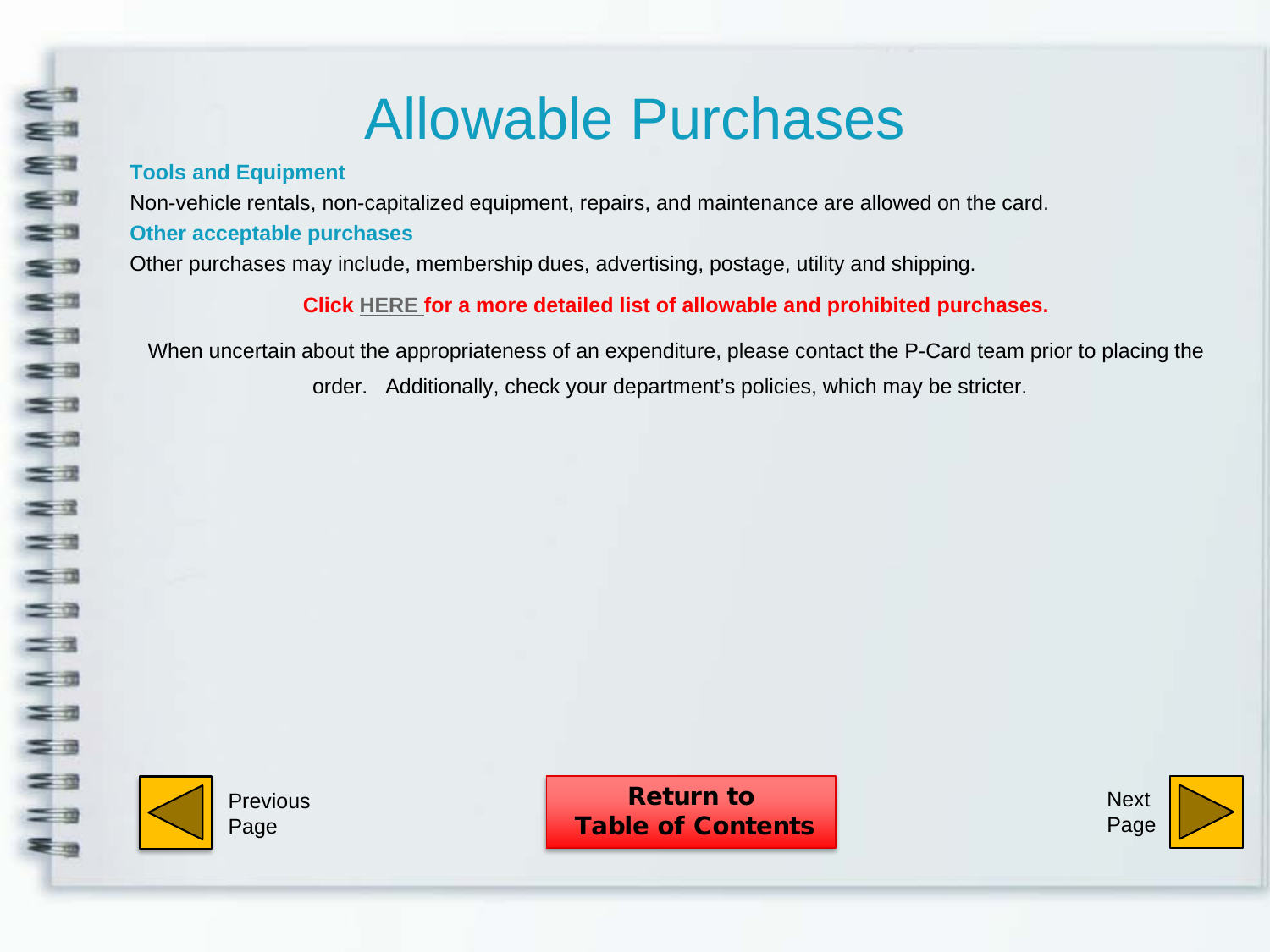## Prohibited Purchases

### **Pyramiding**

<span id="page-13-0"></span>Eª

**MWW** 

=

 $\frac{1}{2}$ 

 $\equiv$   $\equiv$  $=$   $\alpha$ 

 $\equiv$   $\equiv$  $\equiv$   $\equiv$ 

N<br>N<br>N<br>N

 $=$   $\alpha$ 

 $=$   $\alpha$  $\equiv$   $\pi$  $\leq$   $\pi$  $\leq$   $\equiv$  $\equiv$   $\equiv$  $=$  0 **\$ a** 

Dividing a large purchase into smaller ones to bypass a spending limit.

### **Personal Use**

A variety of items commonly used in an employee's office or a break room are considered personal use (e.g., coffee pots, Kleenex, candy, etc.). Additionally, a business account with the UNL email and shipping address should be created for online purchases, instead of using a personal account for University purchases.

#### **Gift-related items**

Donations, celebrations, greeting cards, flowers, gifts and gift card purchases are not suitable for purchasing with a P-Card. Similarly, raffles, prizes and drawings for non-student events are not allowed. **Travel**

Travel related expenses such as airline tickets, seat upgrades, auto rental, and travel insurance expenses should be paid for personally and then reimbursed. For questions about how to pay for University travel expenses, please visit UNL's [travel website .](http://travel.unl.edu/)

#### **Vehicles and other transportation expenses**

Purchase or rental of any vehicle, trailer or other transportation-related item that requires licensing, title, or insurance, are handled by [Transportation Services](http://transportation.unl.edu/) .



Previous Page

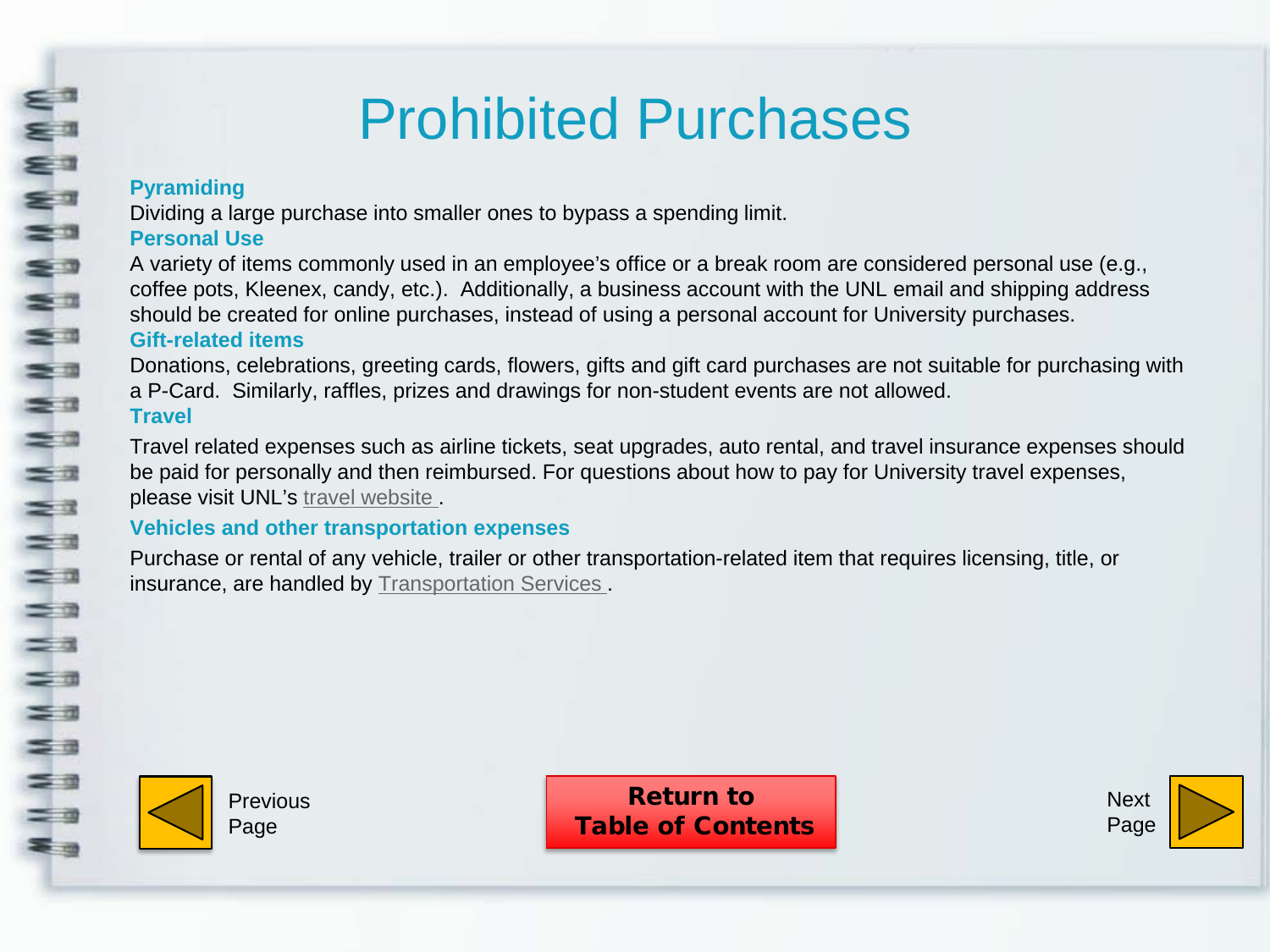## Prohibited Purchases

#### **Food**

E.

**MMWW** 

≤ª  $\equiv$   $\equiv$ 

 $\geq$  3

■ 第一章

 $\geq$   $\frac{3}{2}$ ≡≊

 $\equiv$   $\alpha$  $\equiv$   $\approx$  $\equiv$   $\equiv$  $\equiv$   $\pi$  $\leq$   $\pi$  $\leq$   $\equiv$  $\equiv$   $\equiv$  $=$   $\alpha$ **\$ a** 

Food for the following is prohibited: advisory board meetings; employee receptions and recognitions; faculty/staff/employee retreats/training; holiday parties; recruiting new faculty/staff/athlete meals/receptions; and research grant receptions. Additional guidance on meal reimbursement can be found on the [Accounting w](http://accounting.unl.edu/policies/guidelines-funding-non-travel-related-meals-and-receptions)ebsite.

**Click [HERE](#page-16-0) for a more detailed list of prohibited food purchases.**

#### **Conference Registration**

Conference fees such as tours, apparel, transportation, lodging and so on should not be charged to a P-Card. **Click [HERE](#page-17-0) for more details regarding conference registrations.** 

#### **Other Prohibited Purchases**

Membership programs with retail outlets (i.e., Amazon Prime, Sam's Club, etc.); partial payments and deposits; payments to individuals, employees, or students for any reason; cash advances; recruiting expenditures (e.g., meals and entertainment); and amusement and entertainment expenses for non-student events are all prohibited purchases.

**Click [HERE](http://accounting.unl.edu/Allowable%20-%20Prohibited%20items.pdf) for a more detailed list of allowable and prohibited purchases.**

When uncertain about the appropriateness of an expenditure, please contact the P-Card team prior to placing the

order. Additionally, check your department's policies, which may be stricter.



Previous Page

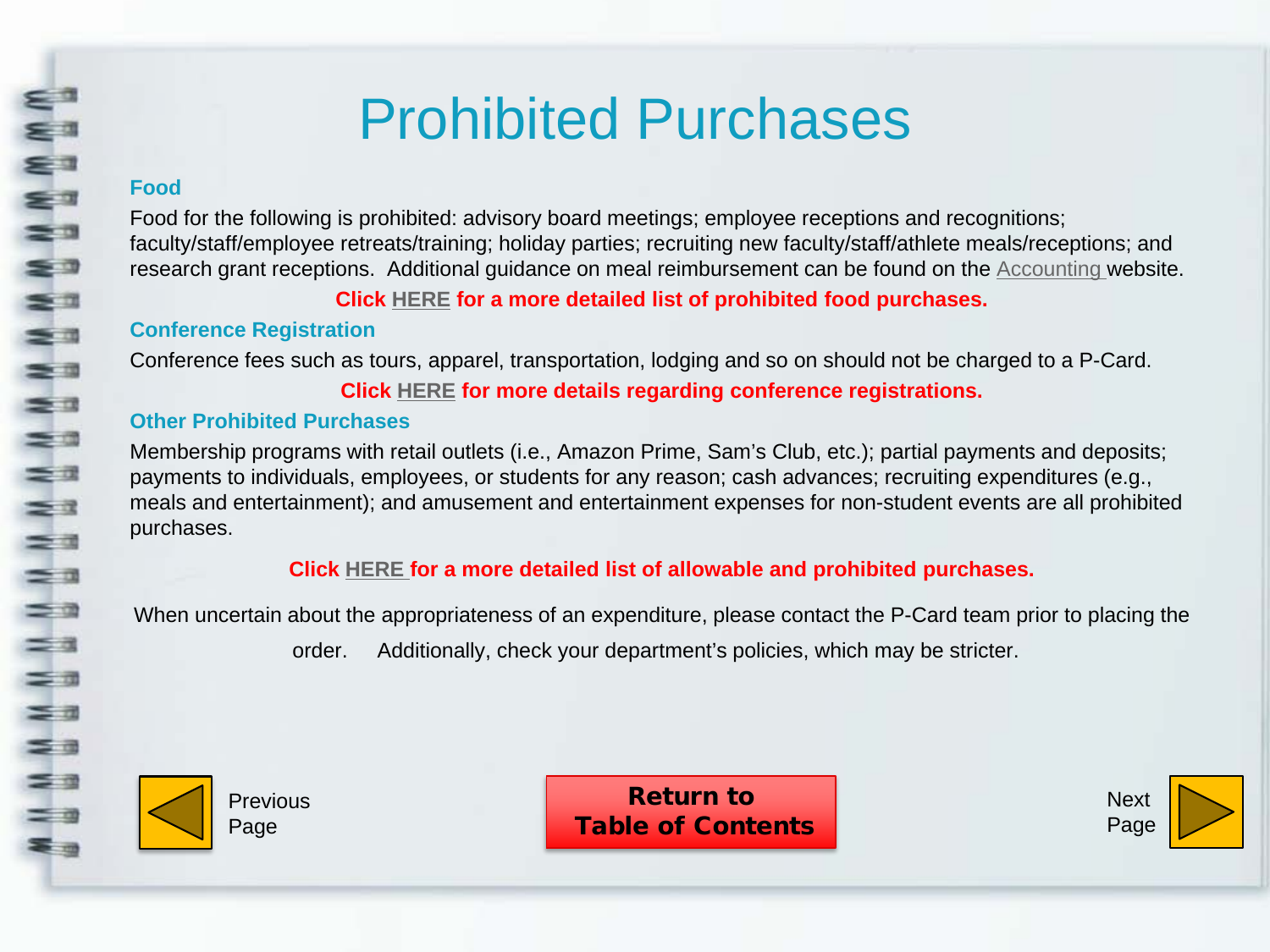## Food Purchases

#### **Allowed Food Purchases**

<span id="page-15-0"></span>E

WWWWW

 $\geq$   $\frac{1}{2}$ 

 $\equiv$   $\alpha$  $\equiv$  3

NN N

 $\equiv$   $\alpha$  $\equiv$   $\approx$  $=$   $\alpha$  $\equiv$   $\pi$  $\leq a$  $\leq$   $\equiv$ 

 $\leq$   $\frac{1}{2}$  $=$   $\alpha$ ≅ ⊴ Food **can** be purchased with a P-Card in the following instances:

- Food for artist & stage supplies (i.e., artist hospitality, stage props, etc.)
- Food for camps (i.e., 4-H, summer, etc.)
- Food for Childcare Center supplies (i.e., activity supplies, snacks, etc.)
- Food for medical & clinical use
- Food for public & health safety (i.e., lack of public water, bio‐secure environments, etc.)
- Food for resale (i.e., concessions, gift shop, vending, Union, Dairy Store, Museum, etc.)
- Food for research & lab purposes (i.e., supplies, diagnostic testing, etc.)
- Food for student functions (i.e., events, programs, recruitment, etc.)
- Food for teaching & classroom purposes (i.e., educational, instruction, demonstration, etc.)
- Food not for human consumption (i.e., cleaning supplies, animal diet/bait, etc.)



Previous Page

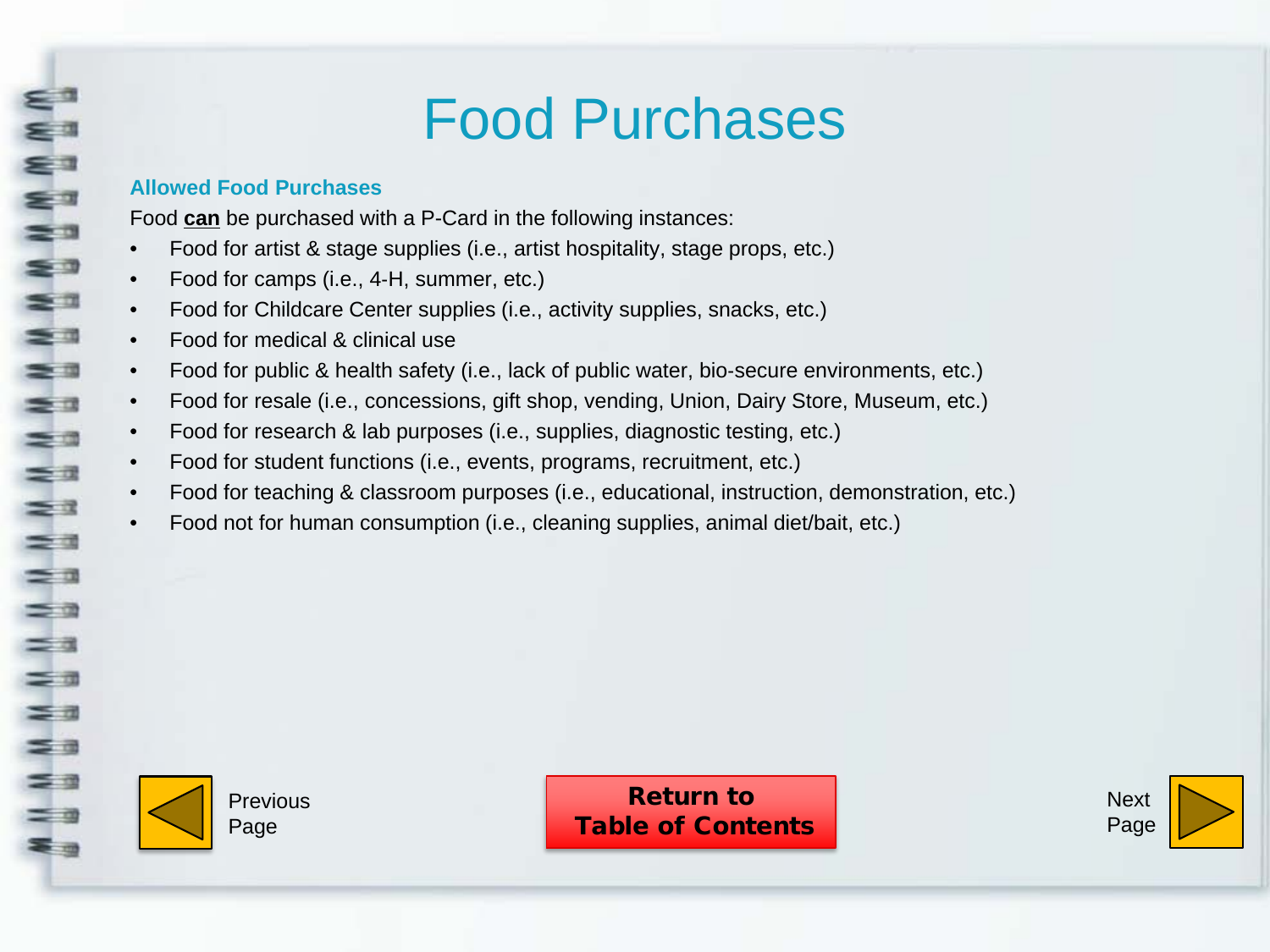## Food Purchases

#### **Prohibited Food Purchases**

<span id="page-16-0"></span>WWWWWW

 $\geq$   $\frac{1}{2}$  $\leq$   $\alpha$  $\equiv$   $\equiv$ = 2

 $\geq$   $\frac{3}{2}$  $\equiv$   $\equiv$  $\equiv$   $\alpha$  $\equiv$   $\alpha$  $=$   $\alpha$  $=$   $\pi$  $\leq$   $\pi$  $\leq$   $\equiv$  $\leq$   $\geq$ = 0 **=** 

Food **cannot** be purchased with a P-card in the following instances:

- Food for advisory board meetings
- Food for department receptions and meetings with/without an external speaker
- Food for employee receptions and recognitions
- Food for faculty/staff/employee retreats/training sessions
- Food for holiday parties
- Food for recruiting new faculty/staff/athlete meals/receptions
- Food for research grant receptions
- Food for retirement receptions



Previous Page

Return to [Table of Contents](#page-1-0)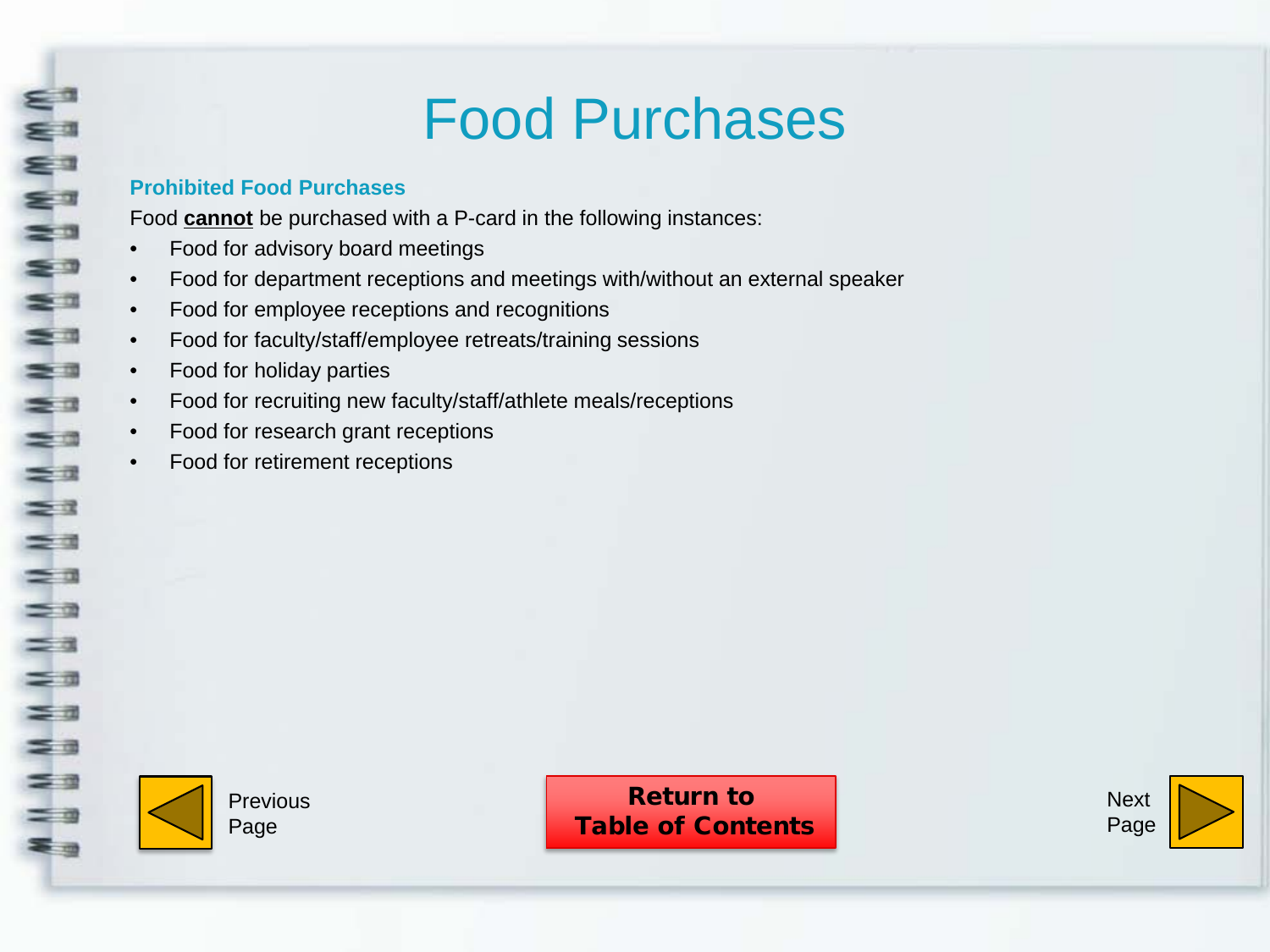## Conference Fees

#### **Conference Fees**

Conference fees that **can** be paid with a P-Card:

- Registration fee
- Conference-hosted meal, if paid at the same time as the conference fee

Conference fees that **cannot** be paid with a P-Card:

- Tours/excursions
- Apparel

<span id="page-17-0"></span>WWWWW

 $\equiv$   $\equiv$  $\equiv$   $\equiv$  $\leq$   $\alpha$  $\equiv$   $\equiv$ = 2

NNW

 $=$   $\alpha$  $=$   $a$  $\equiv$   $\pi$  $\leq$   $\pi$  $\leq$   $\equiv$ 

 $\leq$   $\geq$  $=$   $\alpha$ ≅ -

- Transportation
- Lodging

## **Conference Registration Documentation**

When completing documentation for a conference registration the following items should be included:

- The name of the conference attendee
- An itemized listing of all fees making up the final charge. This could be shown with a receipt, the registration or order form, or a screen print of the host's registration webpage.
- Conference location and date(s) stated on an agenda or schedule of events.



Previous Page

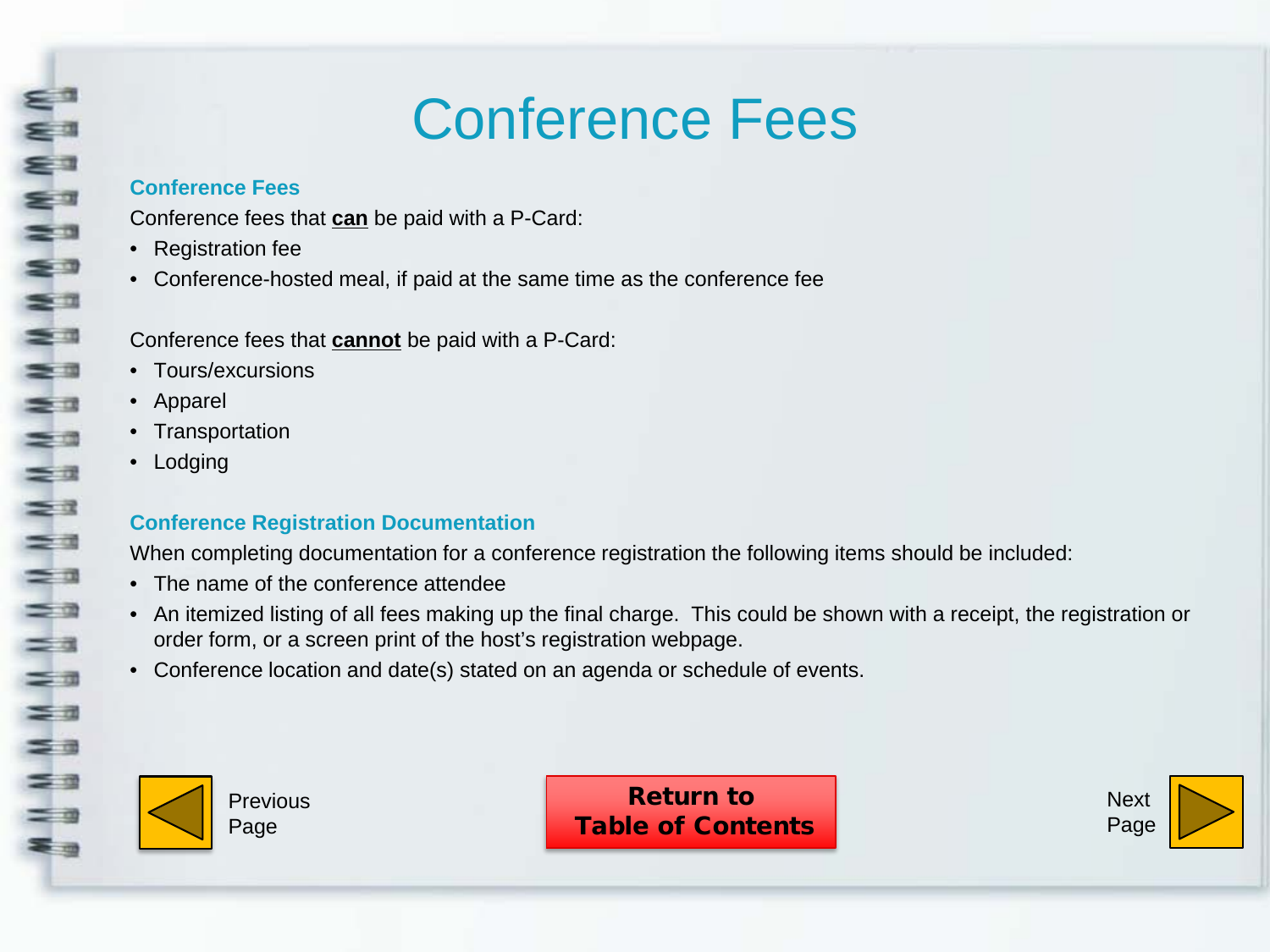## Documentation Checklist

It is important to ensure that all P-Card purchases are accompanied by proper documentation. It is also recommended that a [transaction voucher a](https://sapphire.nebraska.edu/gm/folder-1.11.10848?mode=EU)ccompany all documentation.

#### **Is the document an original?**

<span id="page-18-0"></span>⋷

N M

 $\equiv$ 

 $\leq$ 

WWW

 $\equiv$   $\equiv$ 

 $= 0$  $\equiv$   $\equiv$  $\geq$ 

 $\equiv$   $\equiv$  $\equiv$   $\Box$  $\equiv$   $\alpha$  $\leq$   $\alpha$ 

 $\equiv$   $\pi$  $\leq$   $\pi$  $\leq$   $\equiv$  $\equiv$   $\equiv$  $=$   $\alpha$ **\$ a** 

Acceptable originals are received via fax, mail and e-mail. If an invoice or receipt is received via e-mail, please print it along with the e-mail to which the file was attached.

### **Does the total on the receipt agree to the charge on the card?**

It should. If not, please ask the merchant to provide documentation that does agree.

**Does the receipt show details such as item descriptions, pricing, quantities and added charges (e.g., sales tax and shipping)?** 

It should. If not, usually a quick follow up request of the merchant provides results. Today's technology often allows merchants to search their records for past payments. When item descriptions are not available, a print screen of the merchant's Internet details about the item may be printed and added to the file.

#### **How was the cardholder involved?**

When correspondence is not between the merchant and the cardholder, please document the cardholder's role in the transaction. This is to address the appearance of card sharing.

#### **Was there a thermal paper receipt?**

Thermal paper fades, hence a photocopy should be made and included with the original receipt.



Previous Page

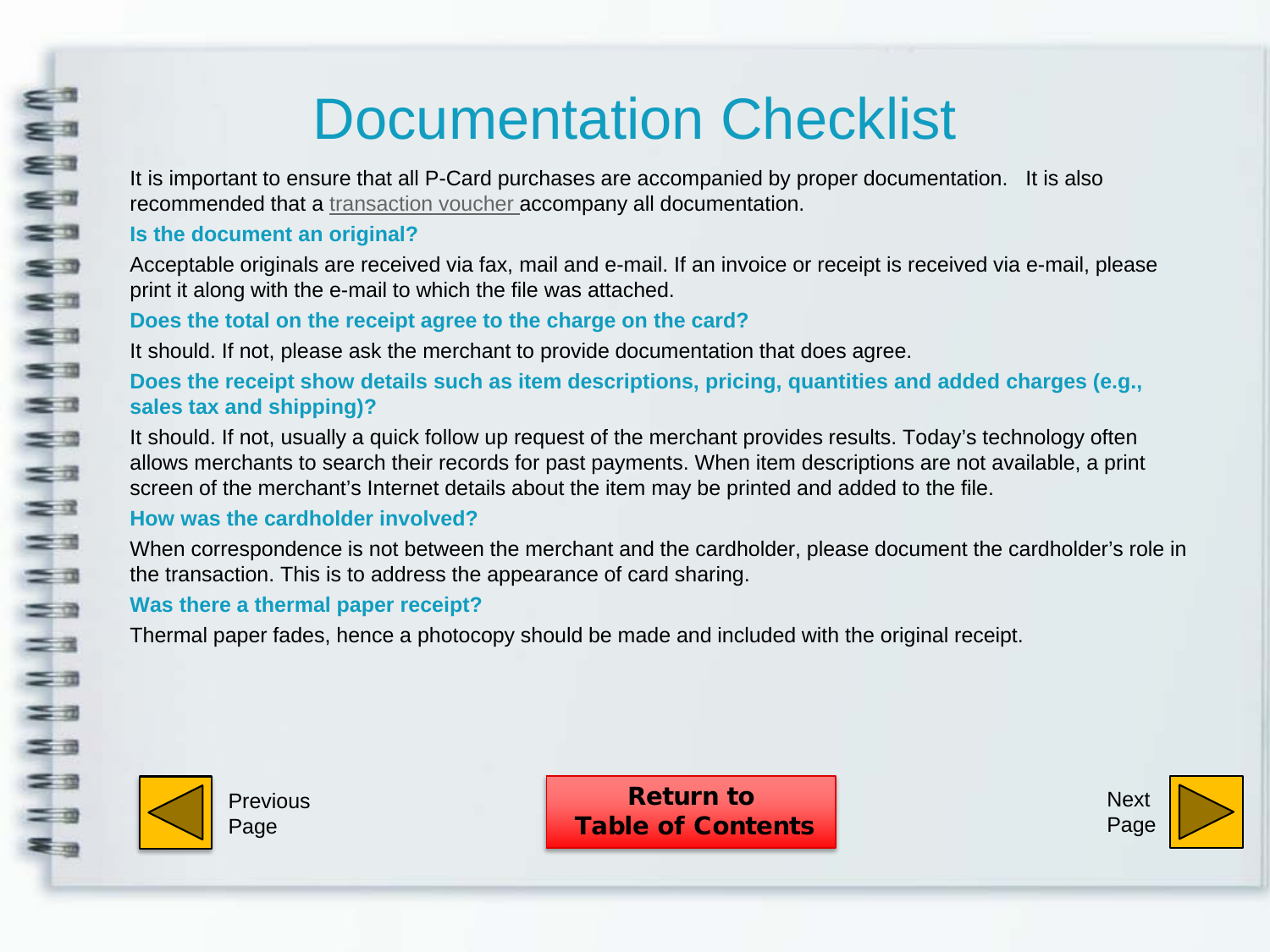## Documentation Checklist

## **Was there a packing slip?**

**WWWW** 

≡∍

 $\geq$   $\alpha$  $\equiv$  $\equiv$ a

 $\geq$   $\approx$ 

 $\equiv$   $\equiv$  $\equiv$   $\alpha$  $\leq x$  $=$ a  $\equiv$   $\pi$  $\leq$   $\pi$  $\leq$   $\equiv$  $\equiv$   $\equiv$  $=$   $\alpha$ **\$ a** 

Packing slips confirm appropriate payment of items actually received. The receiver of tangible items should be providing the packing slip to include with documentation. When a packing slip is not received, a notation of such may be made on the related receipt.

### **Is the business purpose stated within the paperwork?**

A business purpose identifies why a purchase was necessary and must be stated on the supporting documentation. The general ledger account code the expense is coded to is not considered a business purpose. Examples of common/acceptable business purpose are: Research/lab; Extension/outreach; Resale; Instruction/classroom; Supplies; Repairs and maintenance; Employee development.

### **Is the full account number visible?**

Full account information should be adequately masked. The first twelve digits of any P-Card number should be illegible.

### **Is the purchase properly approved?**

Each purchase should be approved with an Approving Official's original signature and the date. Approval can be noted on the voucher or a SAP report.

### **Was the item shipped to a campus address?**

P-Card items should only be shipped to locations which are part of the UNL campus.



**Previous** Page

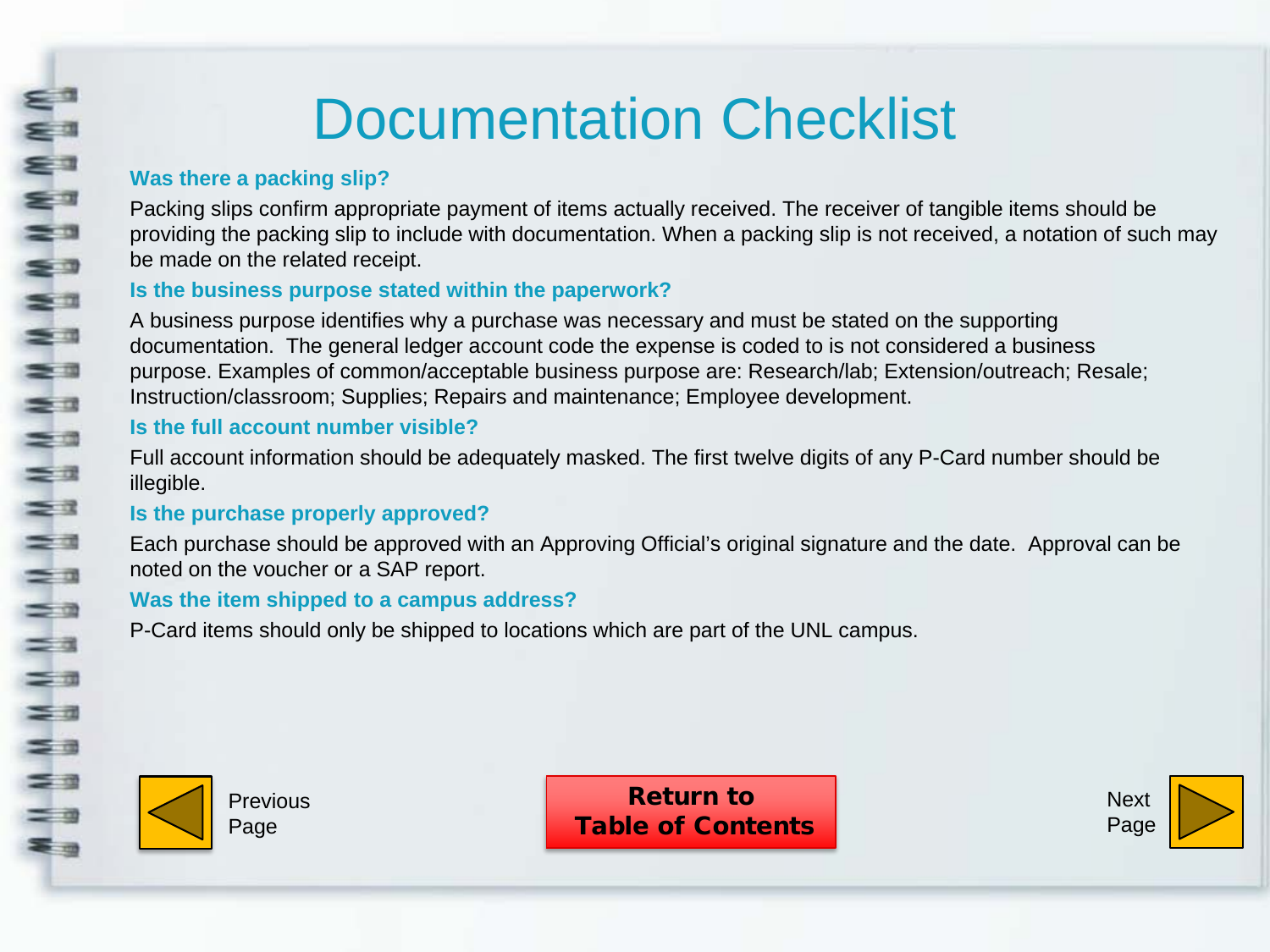## Card Declines

#### **Possible reasons for the card being declined and solutions:**

- **Declined for**: The transaction exceeded the per transaction or monthly spending limit.
- *Solution*: In instances where a limit is insufficient, the Cardholder's Approving Official or Department Head may request, in writing, a limit increase.
- **Declined for**: The charge appeared to be suspicious/fraudulent.
- *Solution:* Where activity is deemed suspicious by the bank, the bank may call or the P-Card team may email the Cardholder. The Cardholder should phone the bank to discuss the questionable activity.
- *Declined for*: The merchant was restricted, meaning the merchant is associated with a service or product not allowed in the program.
- *Solution:* The department should contact the P-Card team for further guidance.
- *Declined for*: The account on file with the merchant closed.
- *Solution:* Where accounts are closed, the merchants should be notified.
- **Declined for**: The transaction was with a foreign vendor.
- *Solution***:** The cardholder should contact the bank to let the bank know the attempted purchase was authorized. The bank will verify cardholder information and allow the transaction to go through. The Cardholder will then need to re-attempt the transaction.



<span id="page-20-0"></span>**WWWW** 

 $\leq$   $\Box$ 

s:  $=$   $\frac{1}{2}$ 

 $\equiv$   $\equiv$  $\leq$   $\alpha$  $\equiv$   $\equiv$  $\equiv x$  $\geq$  $\sum_{i=1}^n$  $=$   $a$ 

 $\equiv$   $\alpha$  $=$   $\pi$ 

 $=$   $\pi$  $\leq$   $\pi$  $\leq$   $\frac{1}{2}$  $=$   $\alpha$  $=$   $\alpha$ **Eg** 

Previous Page

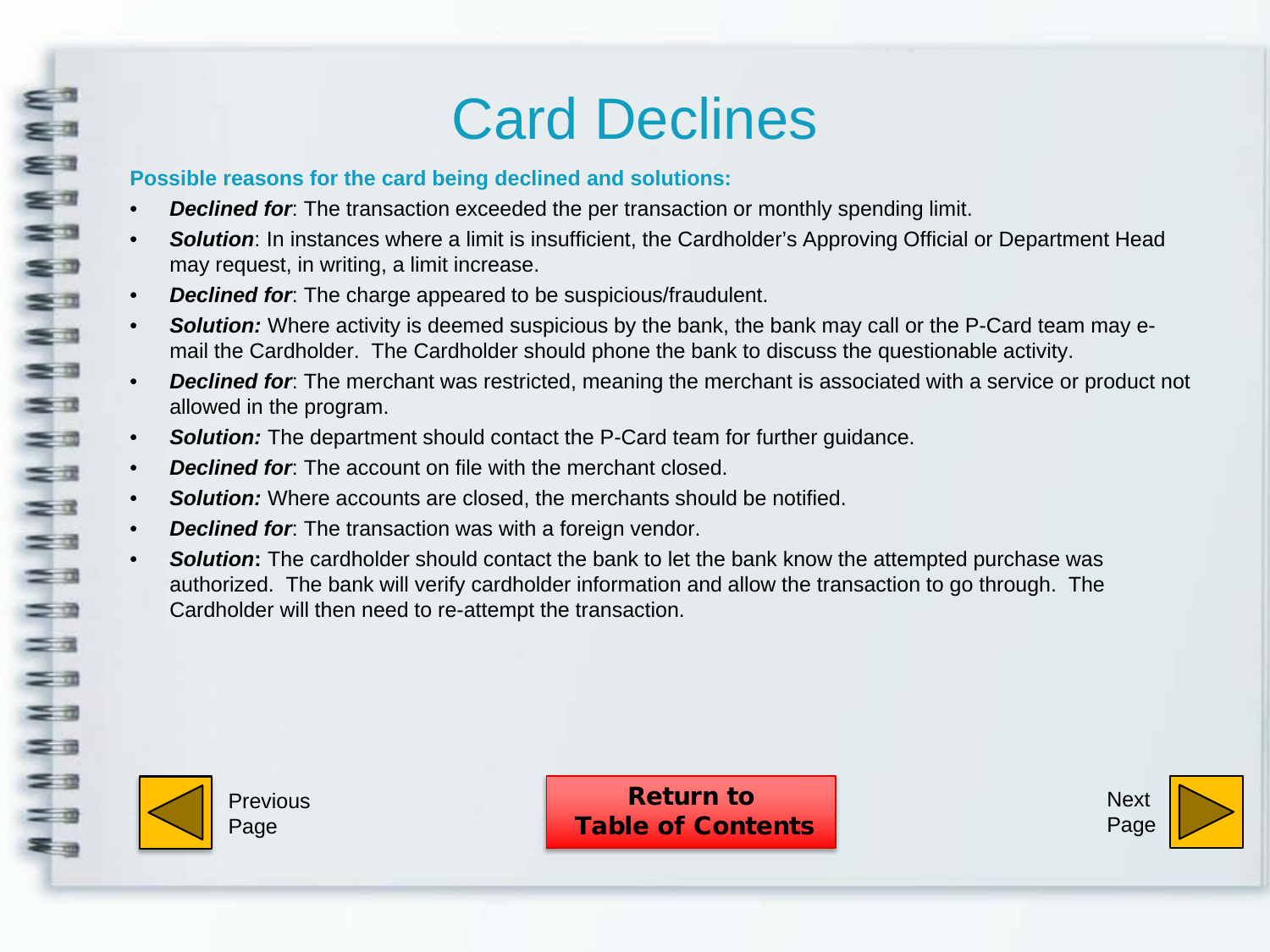## Card Monitoring

#### **Card Declines**

<span id="page-21-0"></span>≤ª

≅∃ = a

WWW

 $\equiv$   $\equiv$ 

za<br>Za

 $\equiv x$  $\geq 3$  $\equiv$   $\equiv$  $=$   $a$  $\leq x$  $\equiv$  3

三田  $\leq$   $\frac{1}{2}$  $\leq$   $\equiv$ 

 $\leq$   $\frac{1}{2}$  $=$  9 ≅ - The P-Card team monitors all charges attempted on accounts that are declined by the bank and notifies cardholders accordingly. When a decline occurs, the card can continue to be used, unless the Cardholder is notified the account has been frozen, closed or replaced.

#### **Card Utilization**

A review of card utilization is completed annually. The purpose of the review is to verify that all cards are needed and that the card limits are set appropriately. Underutilized P-Cards may be temporarily closed or cancelled. Inactive or low activity accounts are often more susceptible to fraud. Additionally, these accounts have a higher risk of error than with active accounts because the processes and limitations are not applied often enough to recall with a high degree of certainty.



Previous Page

Return to [Table of Contents](#page-1-0)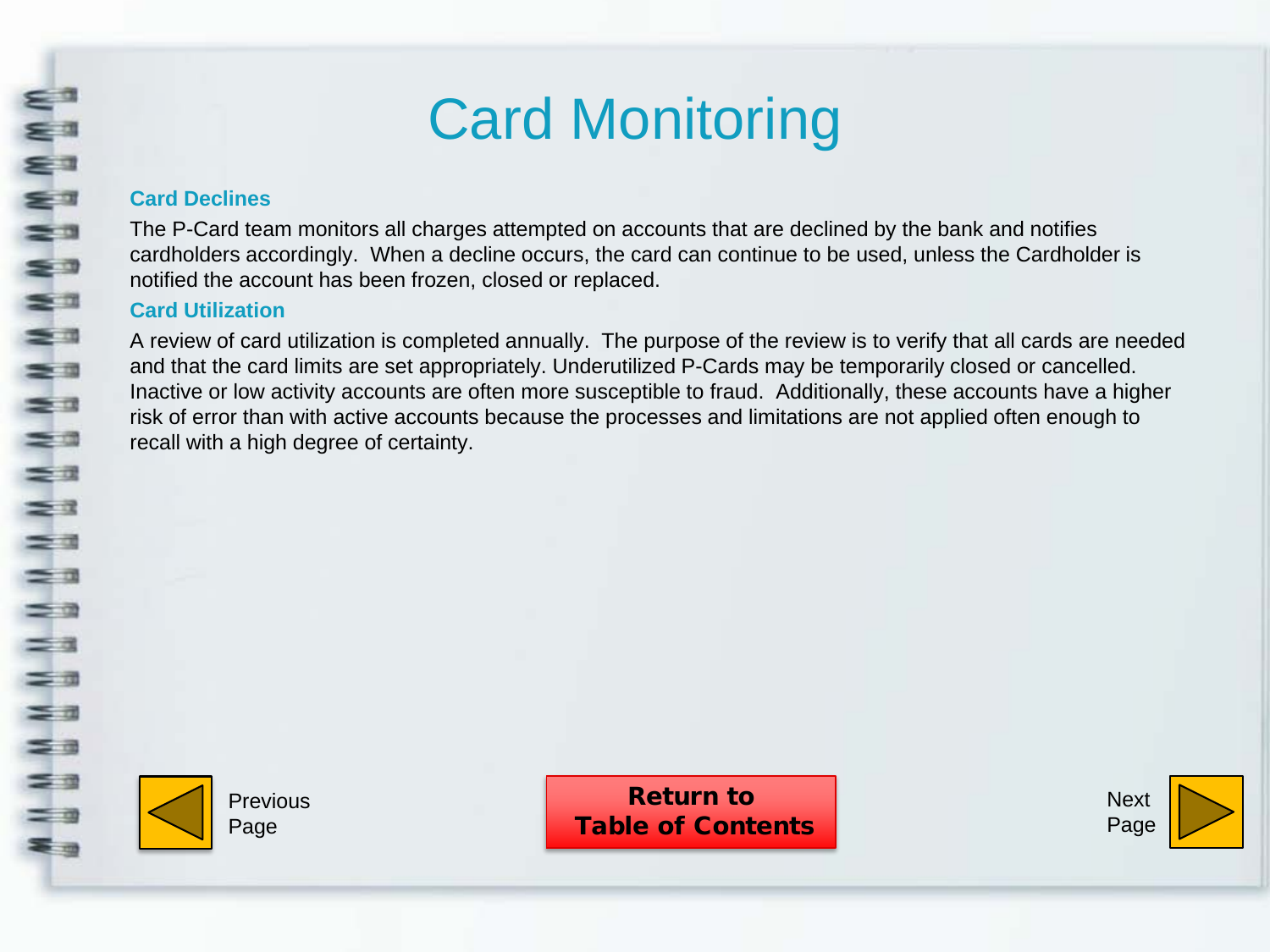## Unauthorized Charges & Transaction Disputes

### <span id="page-22-0"></span>**Unauthorized Charges**

The bank or P-Card team may contact the Cardholder if there appear to be unauthorized charges on the account. Upon verification that the charges are unauthorized, the Cardholder should contact the bank as soon as possible to request account closure. The bank will close the account and issue a replacement card with a new account number. The new card will be sent to the P-Card office. The Cardholder will receive paperwork directly from the bank that needs to be completed and returned to the bank. No copies are necessary for UNL.

Reconcilers should wait until the bank posts a credit before reconciling the unauthorized charge. Cardholders are not required to provide receipts or complete vouchers for unauthorized activity.

### **Transaction Disputes**

When disputing an authorized charge on a card, the Cardholder should first contact the merchant for resolution. Disputes may arise from pricing errors, improperly charged sales tax or lack of documentation. If the Cardholder is unable to resolve the dispute with the merchant, the P-Card team should be contacted for assistance. **In these instances, contact with the bank must be initiated within 60 days of the charge.**



Previous Page

Return to [Table of Contents](#page-1-0)

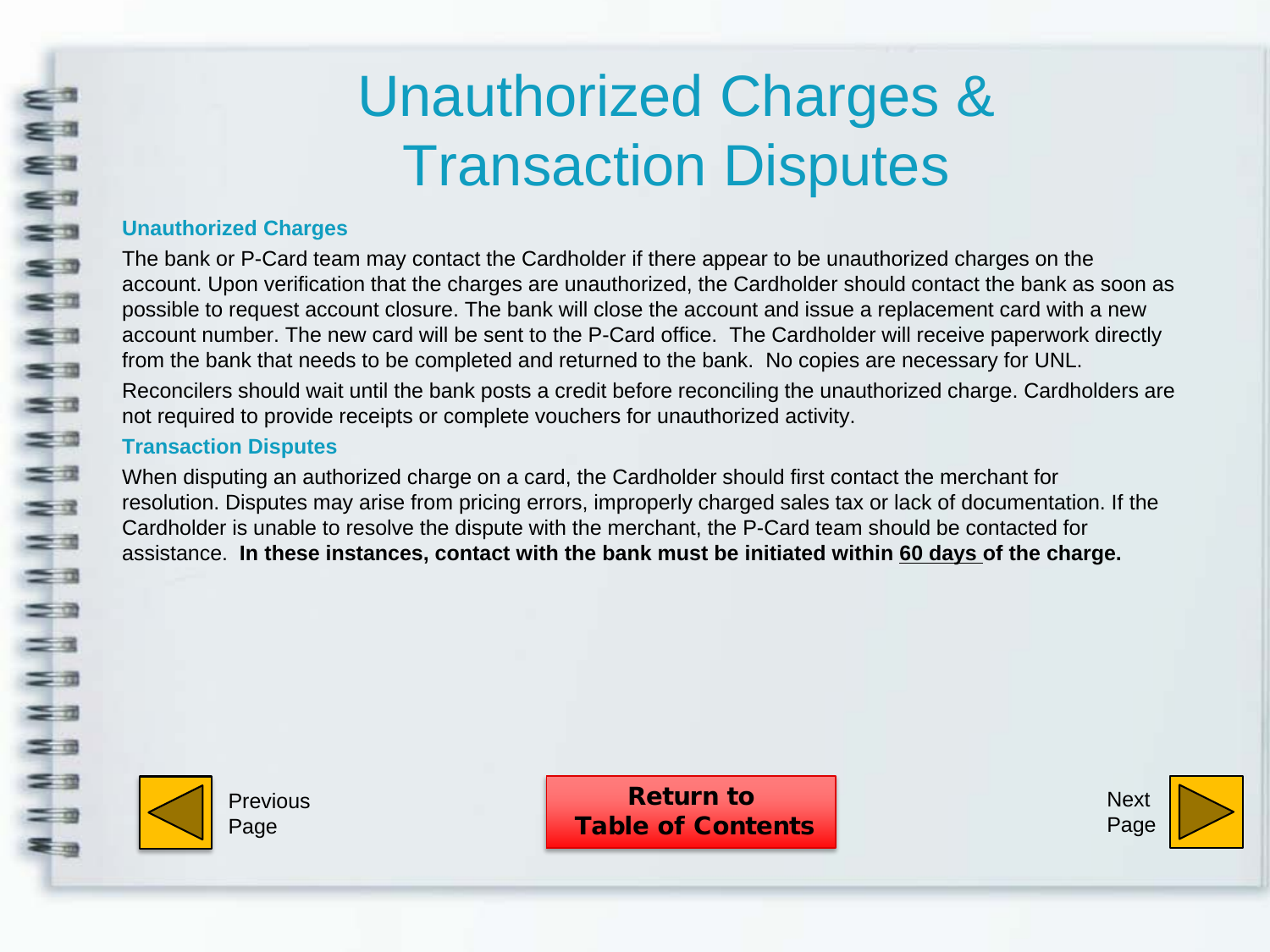## Lost/Stolen/Damaged Card

#### <span id="page-23-0"></span>**What to do if your card is lost or stolen?**

If a card is lost or stolen, the cardholder should contact the bank as soon as possible. The bank will close the P-Card account and issue a replacement, which will be sent to the P-Card office.

#### **Damaged Cards**

For damaged plastic, the Cardholder should contact the bank for a replacement, which will also be sent to the P-Card office.

### **US Bank Customer Support**

For customer service:

- within U.S.: 800-344-5696
- International: 701-461-2010, collect



**Previous** Page

Return to [Table of Contents](#page-1-0)

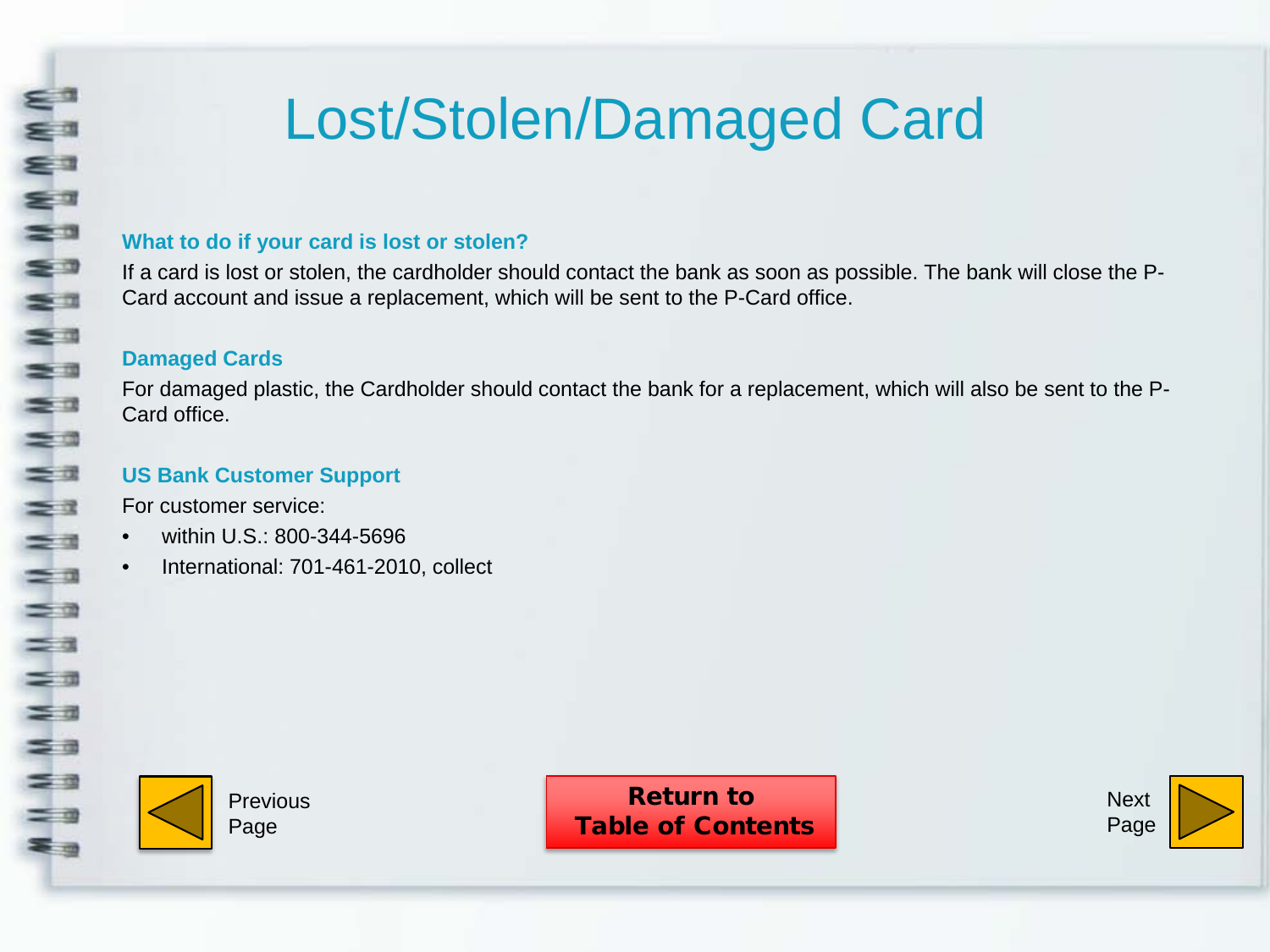## P-Card Account Closure

#### **When to Cancel a P-Card**

<span id="page-24-0"></span>Eª

NN<br>S

s a  $\leq$ 

 $\geq$   $\frac{1}{2}$ 

 $=$   $\frac{1}{2}$  $\equiv$   $\equiv$  $\equiv$   $\pi$ 

NN N

 $\equiv$   $\alpha$  $=$   $\pi$  $=$   $\pi$  $\leq$   $\pi$  $\leq$   $\equiv$  $\equiv$   $\approx$  $=$   $\alpha$ 零田

Card accounts should be closed in instances of departmental changes and employment separations. The department should retrieve the P-Card from the Cardholder and notify the P-Card team that the account should be closed.

#### **How To Cancel a P-Card**

To cancel a P-Card account, a written request to cancel the account should be submitted to the P-Card office. [The department may request cancellation via e-mail, or may complete and submit a P-Card Cancellation](https://sapphire.nebraska.edu/gm/folder-1.11.10839?mode=EU) form. The Cardholder should destroy and discard the card. The P-Card office sends a confirmation e-mail of the card closure to the Cardholder, Approving Official and Reconciler.

#### **Extended absence**

When a cardholder is on extended leave or when a student employee cardholder is on summer break, the P-Card should remain on campus, in a secured location in the cardholder's department and the P-Card team should be notified.



Previous Page

Return to [Table of Contents](#page-1-0)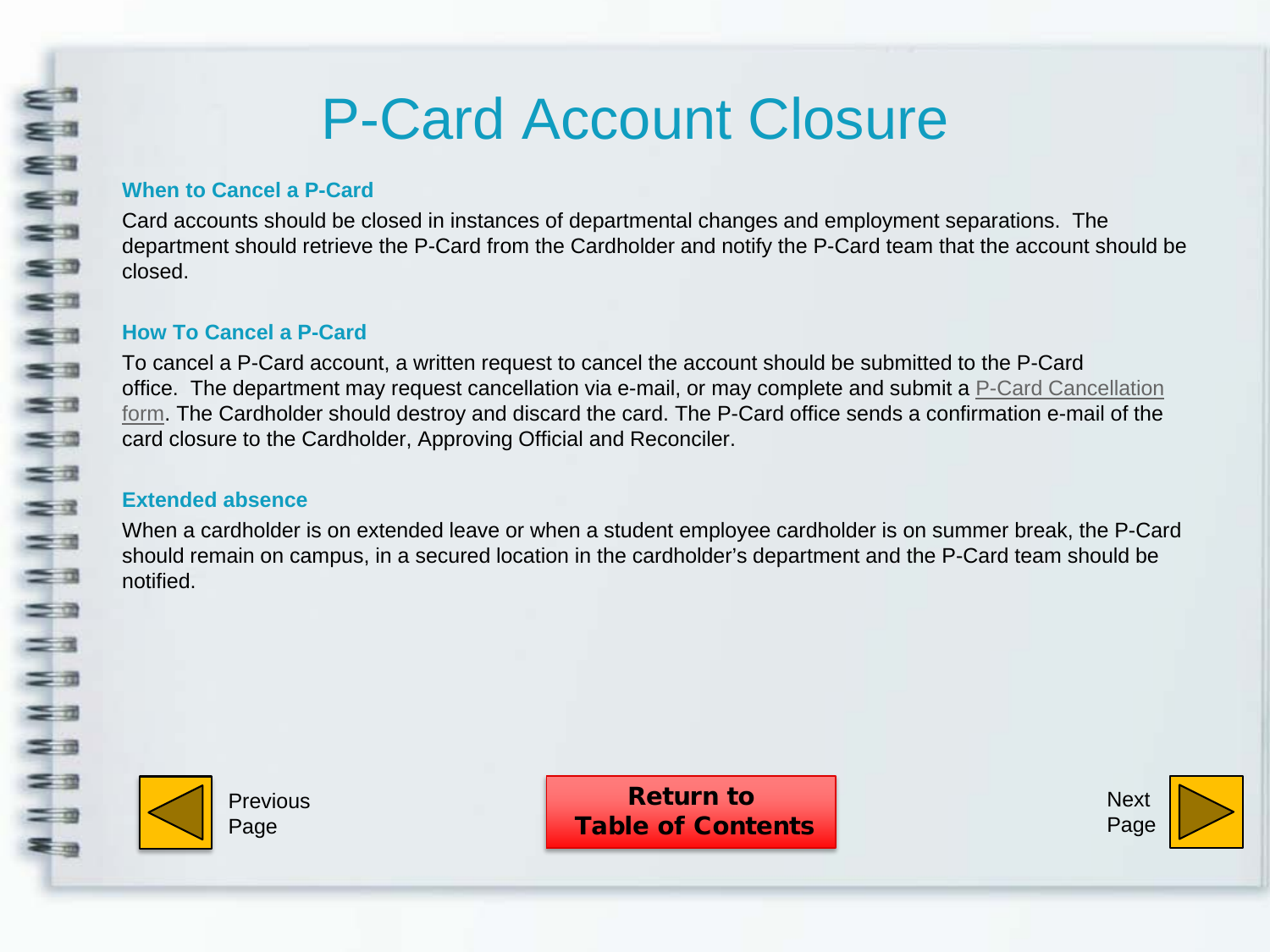## Compliance with P-Card Policy

Similar to other University operations, P-Card activity is open to review by external and internal parties. Therefore, it is important that participants in the program understand and follow the Program's Board approved policies and procedures. When policy is not followed, a violation will be issued to the Cardholder. Violations commonly result from:

- Exceeding the single purchase limit (the first instance results in a warning)
- **Pyramiding**

<span id="page-25-0"></span>⊆ d ≤ª

NNW

s a  $\equiv$  3  $\geq$   $\frac{1}{2}$ 

 $\frac{1}{2}$  $\equiv$  3 ==  $\geq$  3

 $\frac{1}{2}$ 

 $=$   $\alpha$  $=$   $\alpha$  $\equiv$   $\pi$  $\leq$   $\alpha$  $\leq$   $\equiv$ 

 $\leq$   $\frac{1}{2}$  $=$  0 ≅ -

- Personal use (it is recommended that cardholders maintain separate accounts, personal vs. business, for online purchases.)
- Card sharing (**immediate** card termination)
- Purchase of prohibited items

Policy states that two violations within a calendar year may result in the termination of P-Card privileges for a period up to one year. Notice of the violation will be sent to the Cardholder, Supervisor, Reconciler, and Approving Official. Issuance of a new card after the one year period will require a new application and successful completion of training.



Previous Page

Return to [Table of Contents](#page-1-0)